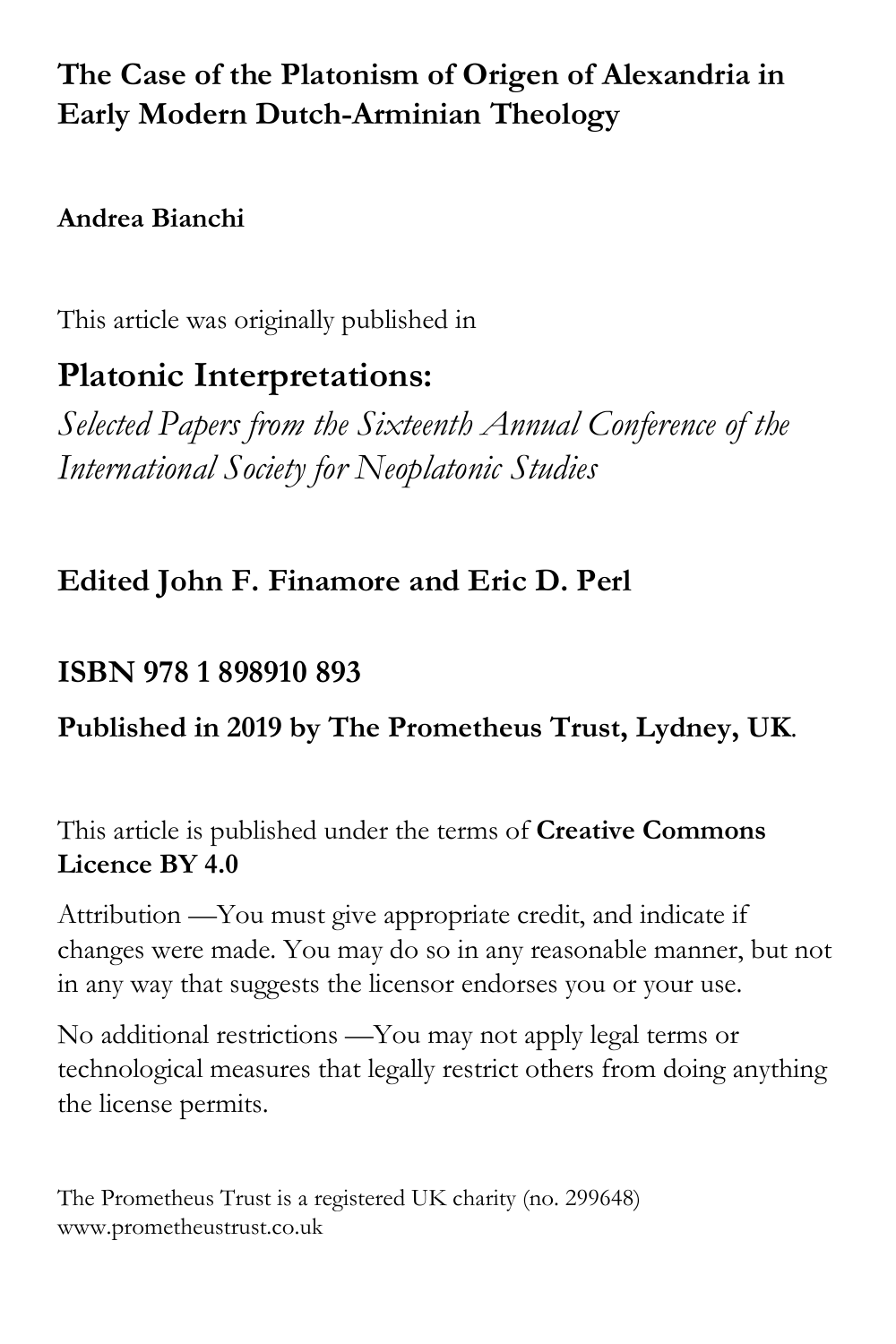## The Case of the Platonism of Origen of Alexandria in Early Modern Dutch-Arminian Theology.[1](#page-1-0)

### Andrea Bianchi

 After Walther Glawe's *Die Hellenisierung des Christentums* (1912),[2](#page-1-1) only relatively little research has been carried out on the topic of the influence of Greek philosophy on Christian thought. In parallel, this last century has witnessed a revival of research on patristic thought. This paper is an attempt to recover and deepen elements of Glawe's research and to contribute to the ongoing exploration of early Christianity and its *Wirkungsgeschichte*, with a specific focus on the reception of patristic thought in early modern reformed thought, and in particular in Jean Le Clerc (1657-1736). Le Clerc was a highly controversial figure in his time. Part of the Arminian church, he united technical philological works with other ones tailored to a wider audience, the *Bibliothèques*. Through their vast circulation in Europe, Le Clerc became highly influential in the shaping of the early modern European mind, although research on him has been scarce so far.<sup>[3](#page-1-2)</sup> Among early Church writers (if not among the Church Fathers), $4$  I will focus on Origen of Alexandria (c.184-c.253) who, even though his thought has been condemned by the Church in multiple occasions, has been often considered a primary figure within the debate of the Hellenization of Christianity.

 My goal in this paper is to better place the Platonism of Origen as in Le Clerc. After a first overview on related early modern debates, I will focus on Le Clerc and provide a recollection of what he considered

<span id="page-1-0"></span><sup>&</sup>lt;sup>1</sup> This project has received funding from the European Union's Horizon 2020 research and innovation programme under the Marie Skłodowska-Curie grant agreement No 676258.

<span id="page-1-1"></span><sup>2</sup> Glawe (1912).

<span id="page-1-2"></span><sup>&</sup>lt;sup>3</sup> For an introduction to Le Clerc's biography as well as his thought see the still invaluable: Barnes (1938).

<span id="page-1-3"></span><sup>4</sup> In this article, I will often discuss Origen's thought within the wider Patristic context. Even though his status as a Church Father is disputed, at least Le Clerc and many other writers of his time referred to Origen as one of the Fathers.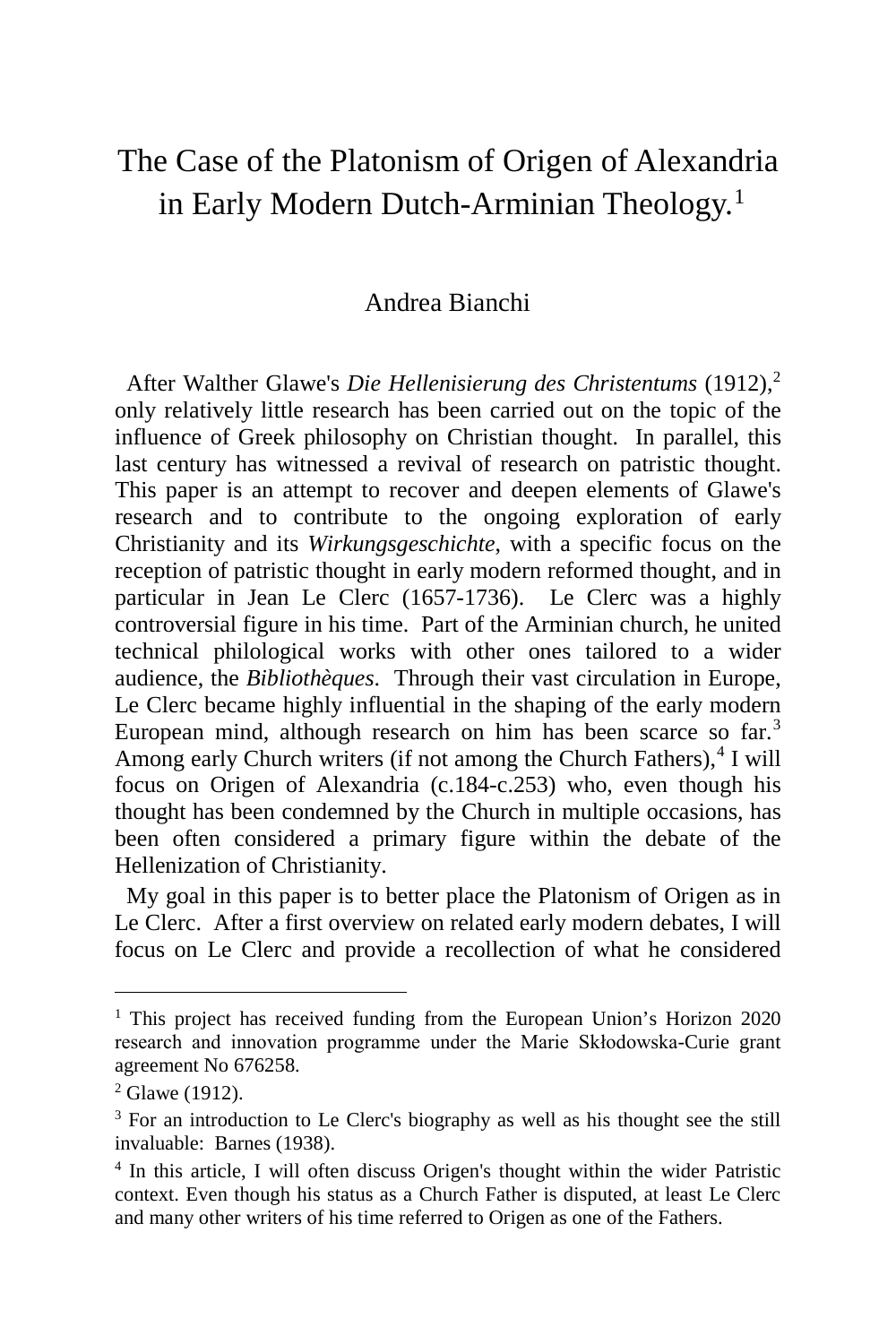Origen's "Platonisms". I will also highlight what role the Arminian considered for the Platonism of Origen in the Hellenization of Christianity. As a final step, I will review further elements related to Origen's Platonism. I will claim that Origen's Platonism was surely considered negatively as a source of errors and "doctrinal pollution" by Le Clerc, but also that both there was a positive side to Platonism and, more importantly, that in Origen's case a de-Platonized Origen could still serve well the Christian cause. This insight will contribute to current research on the use of the early church in early modern and modern theological philosophical debates and thus further explore argumentative practices of the last centuries.

Debates on early Christian Platonism

 Early modern reflections on the influence of Platonic philosophy on the self-understanding of Christianity came from a variety of voices. Before we analyze Le Clerc's thought, it seems crucial to offer a few insights on the wider context with which he had been in contact. Emblematic for the time was, for instance, a treaty by Jacques Souverain (164.?-1699?), *Le platonisme devoilé*, published in 1700 with the help of Le Clerc.<sup>[5](#page-2-0)</sup> In this work, Souverain contended with particular force the anti-Trinitarian thesis that the doctrine of Trinity originated from Platonism and was ultimately the result of a speculative process by the Church Fathers, something that could be seen at work also in the Cambridge Platonist Henry More (1614-1687) and in the Cartesian Nicolas Malebranche (1[6](#page-2-1)38-1715).<sup>6</sup> Part of this Platonic heritage was, according to him, also the notion of the preexistence of the soul that Church Fathers had used to explain the resurrection<sup>[7](#page-2-2)</sup>

 Pointing to an old understanding of Platonism (already present in some of the Fathers, like Clement and Eusebius),<sup>[8](#page-2-3)</sup> Souverain had also clearly distinguished between two forms of Platonism: a more "popular" Platonism (*grossier*) and a more "subtle" (*delié*) one, stating that only the former was responsible for the detrimental effects of

<span id="page-2-0"></span> $5$  Souverain (1700).

<span id="page-2-1"></span> $6$  Ibid. 75.

<span id="page-2-2"></span><sup>7</sup> Ibid. 2-24; Schmidt-Biggemann (2001) 297, 300.

<span id="page-2-3"></span><sup>&</sup>lt;sup>8</sup> Le Boulluec points out that the early modern understanding of Platonism was also already based on a construction, a "doxography" made by the Early Church, which had done so with an apologetic goal: Le Boulluec (1993) 417.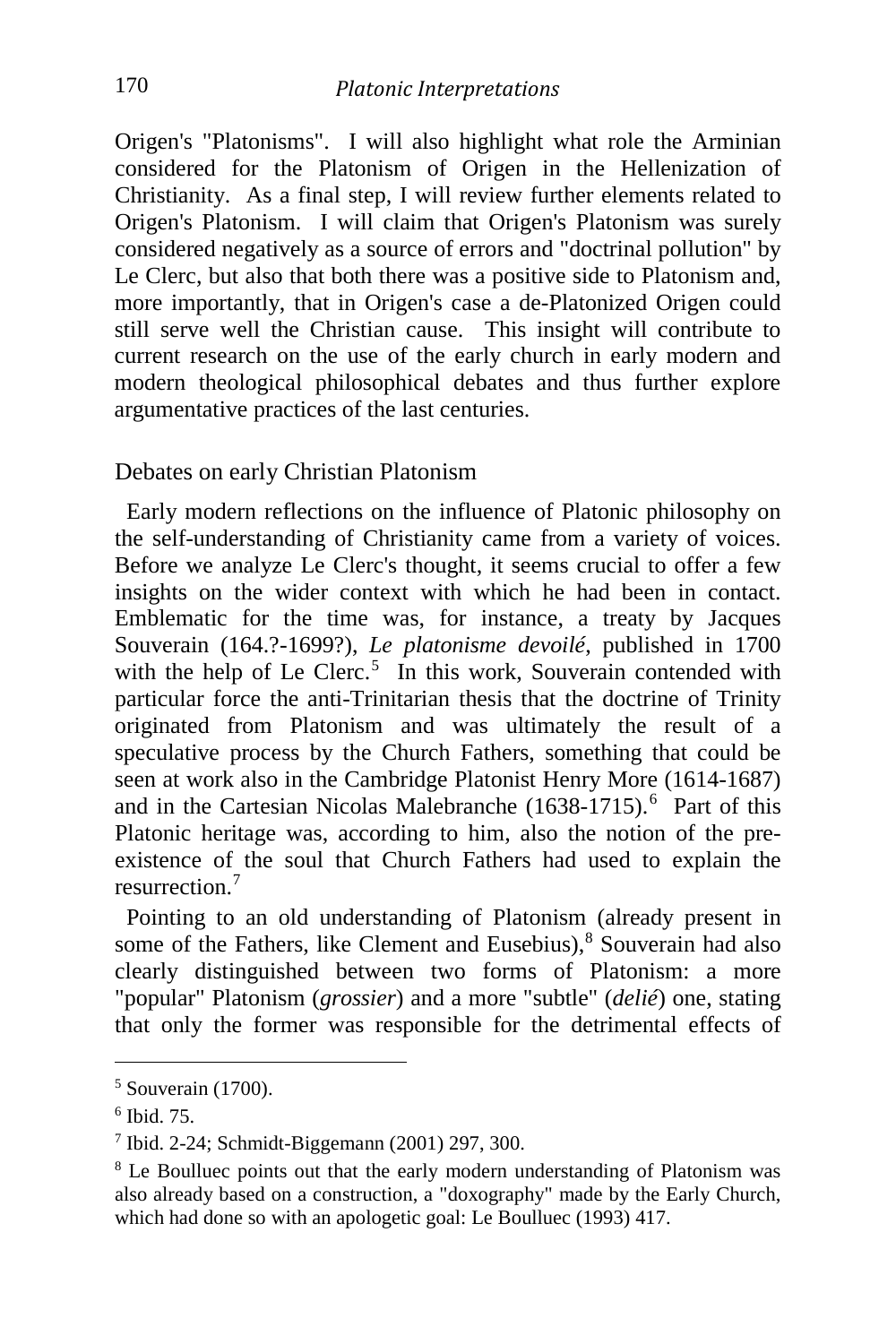paganism onto Christianity. Whereas a more subtle Platonism considered the three Platonic principles (or three virtues of God, goodness, wisdom, and power, in this case) only allegorically as three gods, popular Platonism had made these into hypostases and thus personified them.<sup>[9](#page-3-0)</sup> These references were clearly made with a Socinian spirit within the context of the heated debate on the solidity of the doctrine of Trinity that we will briefly review below and that I will describe in more detail in the next section. What is sure is that these thoughts have had a wide resonance within the history of the debate on the connection between Platonism and the Trinitarian doctrine.[10](#page-3-1) Although Souverain was not the first to discuss the topic of the Hellenization of Christianity in his time, as, surprisingly, some scholars have claimed, $^{11}$  $^{11}$  $^{11}$  his contribution to the debate has surely been of primary importance. His work was critically used by Johann Lorenz von Mosheim  $(1693-1755)^{12}$  $(1693-1755)^{12}$  $(1693-1755)^{12}$  and later (1782) translated into German by Josias Friedrich Christian Löffler (1752-1816), who helped spread Souverain's ideas in Germany.<sup>[13](#page-3-4)</sup>

 The debate on the Hellenization of Christianity, as we said, did not start with Souverain, or Le Clerc. Such a discussion was present already in the  $16<sup>th</sup>$  century with Erasmus, whom Le Clerc admired and whose work he had edited between 1703-1706, as a parallel debate on the essence of Christianity, although the scope of Erasmus' critique was fairly limited in nature.<sup>[14](#page-3-5)</sup> Fausto Sozzini (1539-1604) had interpreted the prologue of the Gospel of John in an anti-Platonic and anti-Trinitarian key. John's intention, according to Sozzini, but this was also later in Le Clerc, $15$  had been to carefully choose words so as to avoid any support to a form of Platonic Trinity. The Evangelist had wanted to clarify that "the Word", the *logos*, could not be considered

<span id="page-3-0"></span><sup>9</sup> Souverain (1700) 60-67, 119; Le Boulluec (1993) 427.

<span id="page-3-1"></span><sup>&</sup>lt;sup>10</sup> Gerlitz's introduction to the history of the development of the Christian dogma of the Trinity starts with Michel Servet (1511-1553) and Souverain before engaging Philipp Melanchthon (1497-1560) and Friedrich Schleiermacher (1768- 1834). Gerlitz (1963) 3.

<span id="page-3-2"></span><sup>11</sup> Rohls (1997) 127.

<span id="page-3-3"></span><sup>12</sup> Meijering (1975) 367–83.

<span id="page-3-4"></span><sup>13</sup> Rohls (1997) 214. See also Glawe (1912) 115–32, 150–76.

<span id="page-3-5"></span><sup>14</sup> Betz (1990) 263; Glawe (1912) 16–20.

<span id="page-3-6"></span><sup>&</sup>lt;sup>15</sup> Le Clerc (1695).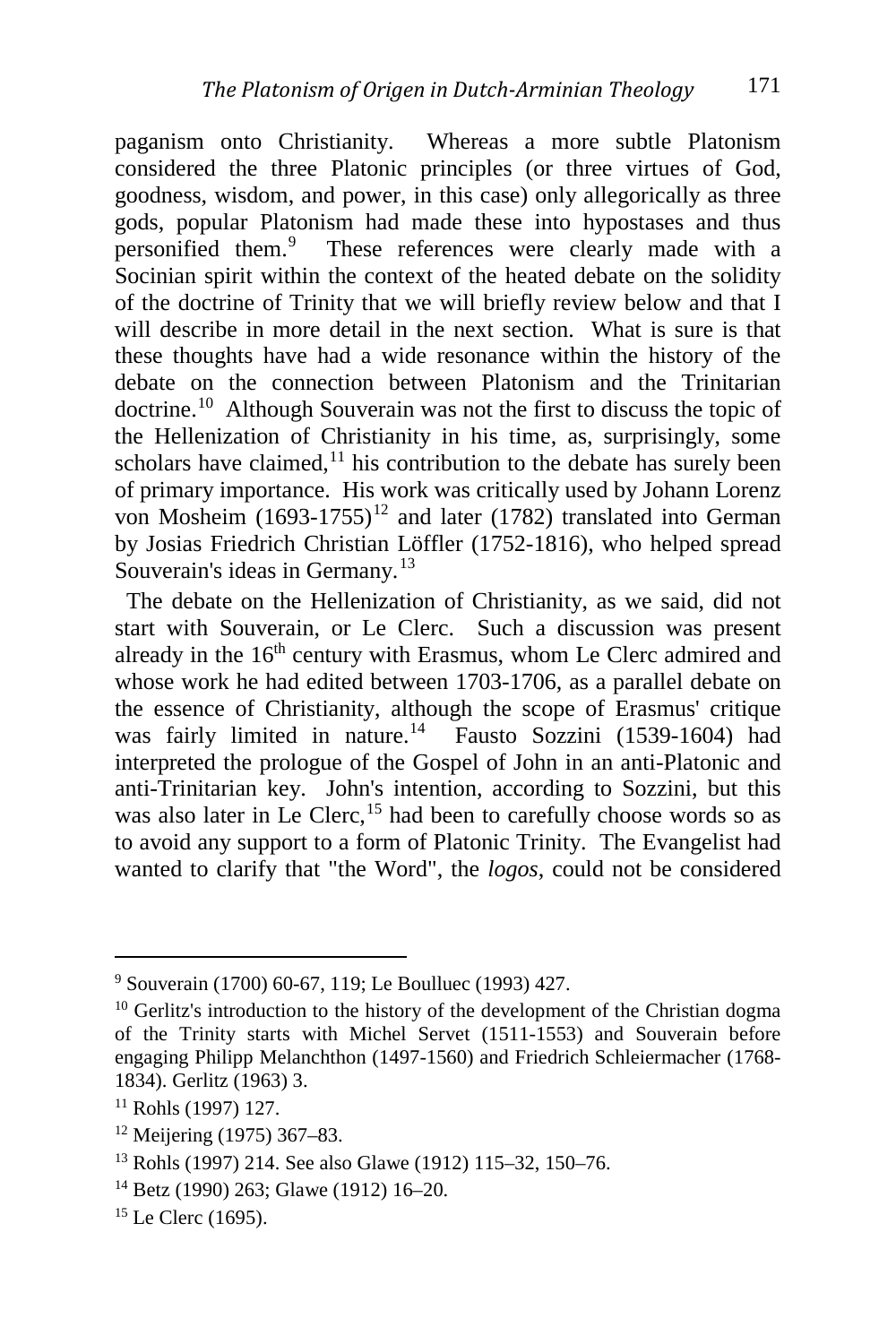"God". In this way, John intended to clear the way to any possible misunderstanding by anyone with a Platonic outlook.<sup>[16](#page-4-0)</sup>

 The work of Jean Daillé (1594–1670), *De Usu Patrum*, had been published in French in  $1632^{17}$  $1632^{17}$  $1632^{17}$  and reworked and translated into Latin in  $1656^{18}$  $1656^{18}$  $1656^{18}$  (this latter version was the one who became the most known). This book, which Le Clerc mentioned in multiple occasions, criticized the Fathers for their having mixed (Platonic) philosophy and theology, for their lack of doctrinal unity and for having proposed unacceptable doctrines. Daillé's conclusion was that the Fathers' authority had to be fully reconsidered and that their arguments could not be used in confessional debates.<sup>[19](#page-4-3)</sup> It was, however, Denis Pétau (1583-1652) in his *De theologicis dogmatibus* who first clearly showed that the ante-Nicaean Church could be interpreted as essentially heterodox on the Trinity because of its Platonism. Pétau found in Platonism and later in ante-Nicaean Fathers (and he included Origen among them) an early form of the Christian Trinity. The subordinationist character (God the Son was a "lesser God" compared to the Father) of the pre-Nicaean Trinity had led, according to him, to later Arianism and had, therefore, to be rejected. <sup>[20](#page-4-4)</sup> Still, he believed in the historical development of revelation, so that such an analysis of the early Church did not compromise for him (a Catholic) the significance of tradition.[21](#page-4-5) This was not so for the Protestant Le Clerc, who made use of Pétau's historical analysis as support for his own arguments.

 Many other learned scholars entered the debate on the Platonism of the Fathers but the discussion was also mostly centered on the Trinitarian debate. Still, one last indication should be made of the contribution of Ralph Cudworth (1617-1688). Le Clerc had written and made active use of Cudworth's notion of the Platonic Trinity.<sup>[22](#page-4-6)</sup> Cudworth had contended that the Platonic and the orthodox Christian conception of the Trinity in his time *were* mainly in accord with each

i,

<span id="page-4-0"></span><sup>16</sup> Le Boulluec (1993) 415.

<span id="page-4-1"></span><sup>&</sup>lt;sup>17</sup> Daillé (1632).

<span id="page-4-2"></span> $18$  Daillé (1656).

<span id="page-4-3"></span><sup>&</sup>lt;sup>19</sup> Daillé (1656) "Totius operis synopsis" [1-4]; Schmidt-Biggemann (2001) 278; Le Boulluec (1993) 423.

<span id="page-4-4"></span><sup>20</sup> Pétau (1644) bk.1 10-23.

<span id="page-4-5"></span><sup>21</sup> Pétau (1644) præfatio [29-31].

<span id="page-4-6"></span><sup>22</sup> Le Clerc (1703-1713) vol.3 89-106.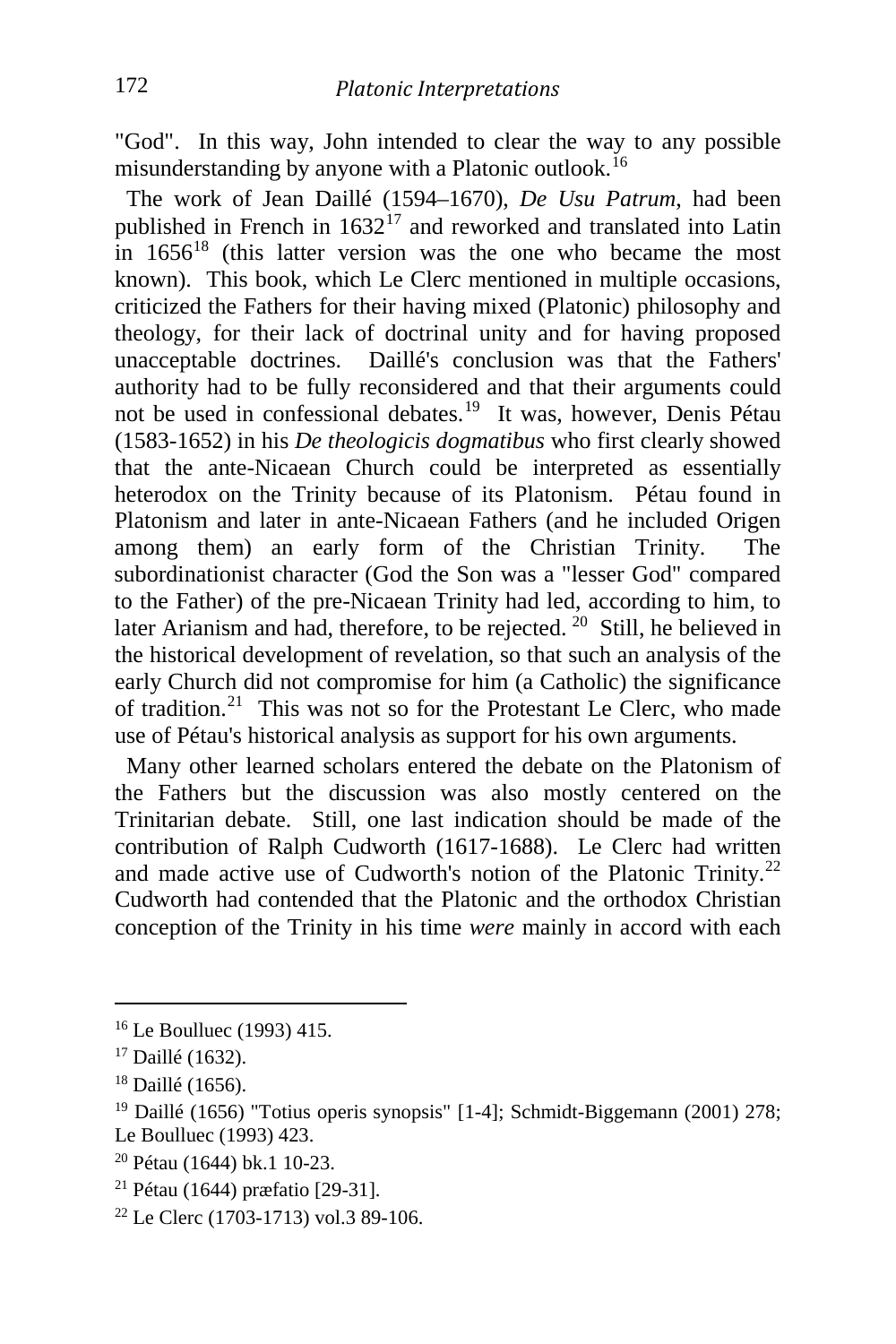other.[23](#page-5-0) For him, the concept of the Trinitarian "consubstantiality" employed by the Fathers that was later set by Nicaea referred to a unity of species, not of substance, of three distinct hypostases.<sup>[24](#page-5-1)</sup> This implied that the three persons of the Trinity were divine and united in one God, like the branches, the stem, and the roots form a single plant.[25](#page-5-2) Differentiated only internally, externally the Trinity appeared as one.

 This short exposition of some of the trends within the debate on the Hellenization of Christianity highlighted different perspectives and problems that played an important role in Le Clerc's thought. We will now focus specifically on Le Clerc and his own version of the "Platonisms" of the early Church and of Origen more in particular. We will find again some of the topics sketched in this last section but also progressively discover a peculiar side of Le Clerc.

### A disciple of Plato

 The presence of references to Origen within Le Clerc's works is relatively significant and attests of a good knowledge by Le Clerc of some of Origen's most important works as well as scholarship on him.<sup>26</sup> His reception of Origen was diversified,<sup>[27](#page-5-4)</sup> but it is beyond doubt that Le Clerc saw Origen as (heavily) influenced by Platonism. In the preface of his first published work, *Liberii de sancto amore Epistolæ theologicæ* (1679), he vehemently attacked ancient Christian authors for having distorted the original meaning of the Gospel. He brought forth Origen as a bad role model in this, as one who had corrupted the genuine message of Christ with Platonic ideas: "*Exemplo sit ORIGENES qui, quamvis Hebraicè sciret, Platonis sui dogmatibus ita Religionem Christianam inquinavit, ut vix ullum ejus*

<span id="page-5-0"></span><sup>23</sup> Cudworth (1678) 620-21.

<span id="page-5-1"></span><sup>24</sup> Cudworth (1678) 608.

<span id="page-5-2"></span><sup>25</sup> Cudworth (1678) 619.

<span id="page-5-3"></span><sup>26</sup> He had read and quoted extensively Origen's *Philocalia* and *Contra Celsum* from Spencer's edition (1658), was aware of Montfaucon's edition (1713) of the fragments of the *Hexapla*, and had reviewed the 1686 Oxford edition of the *De Oratione* in Le Clerc (1686-1693) vol.1 303-09. Le Clerc quoted often Huet's *Origeniana* and was knowledgeable, at least nominally, of the most important scholarship on Origen.

<span id="page-5-4"></span> $27$  A good introductory article on this point is Sina (1996).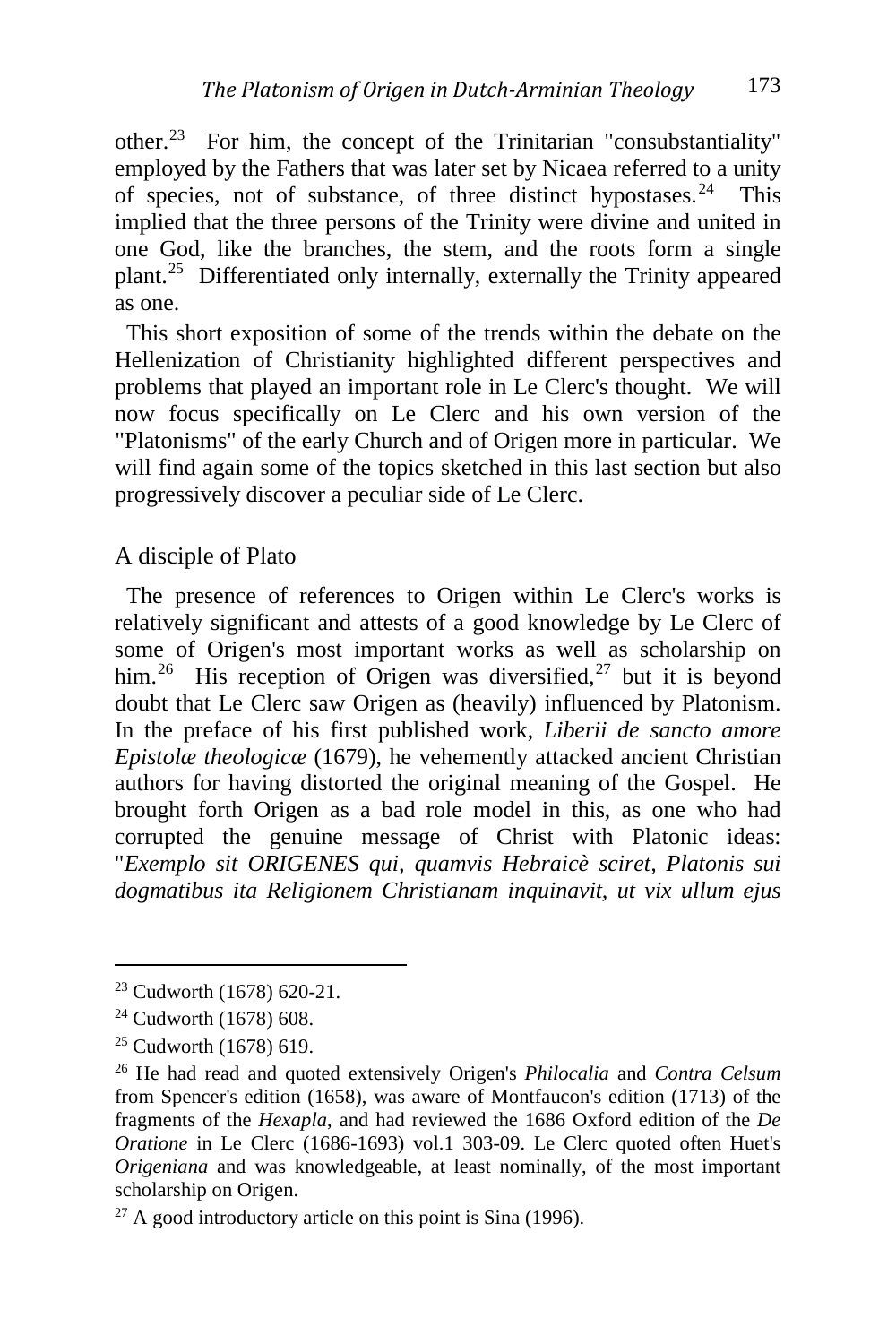*caput reliquerit, quod inde petitis allegoriis non obscuraverit*".[28](#page-6-0) Years later, in his seminal *Ars Critica*, the statement was even stronger: to be able to understand Origen and many Greek Fathers, a previous knowledge of Plato was necessary.[29](#page-6-1)

 It is far less straightforward to capture the full breadth of what Le Clerc understood as "Origen's Platonisms" because we find them scattered around his large scholarly production. To start with the concept of "pre-existence", this was surely for him one of the most evident traits of Origen's Platonism.<sup>[30](#page-6-2)</sup> The main concept in Origen was that all souls had existed in another dimension before the creation of the world and that only after the sin of Adam they "descended" to physical bodies. This was one of the ways, for Origen, to substantiate his claims of theodicy, in that the actual this-worldly differences among human beings were explained by referring to the sins or merits earned in a time that preceded the earthly birth.<sup>31</sup> For Le Clerc such an idea was part of Origen's *réveries Platoniciennes,*[32](#page-6-4) something he dismissed as being without fundament.<sup>33</sup> The concept clashed with Le

<span id="page-6-0"></span> $28$  Le Clerc (1679) præfatio [11-2].

<span id="page-6-1"></span><sup>&</sup>lt;sup>29</sup> Le Clerc (1712a) vol.1, præfatio 5. See also an article in Le Clerc (1703-1713) where Le Clerc found support on this point by reporting that the author he was reviewing had also contended that pagan theology was a must-know to understand the Fathers, because they took it for granted. Id. vol.27 424-25.

<span id="page-6-2"></span><sup>30</sup> Le Clerc (1703-1713) vol.7 351 and vol.9 148; id. (1714-1727) vol.22 152-53. 31 Martens (2015) 609–13; Crouzel (1985) 205.

<span id="page-6-3"></span>

<span id="page-6-4"></span><sup>32</sup> Le Clerc (1703-1713) vol.7 351.

<span id="page-6-5"></span> $33$  This dismissal has to be put into context. Le Clerc adopted mostly a Cartesianrationalist approach to theology that, with the aid of Scripture, aimed to consider "secured knowledge" only those concepts that were clearly and evidently proven either rationally or scripturally. This did not mean that he dismissed speculations, but that the latter could not be as certain as clear and evident knowledge. However, in this specific case, his clear opposition to the idea of pre-existence was, to my understanding, probably less a result of the Platonic heritage of the concept and more an attempt to ward off the possible consequences derived from it. To accept that souls pre-existed and that their embodiment was a consequence of sin would have most possibly meant supporting the Augustinian-Calvinist doctrine of the original depravity of man. From his Arminian standpoint, that was more optimistic on that, such a doctrine was untenable, even if its implicit antideterminism (own merits or demerits gained during the pre-existent status were responsible for the human condition, not a divine decree) could have been instrumental to their cause. There might be at play here also a concern on the question of the pre-existence of Christ, denied by Socinianism, to which Le Clerc is said to be at time theologically close. The doctrine of pre-existence would have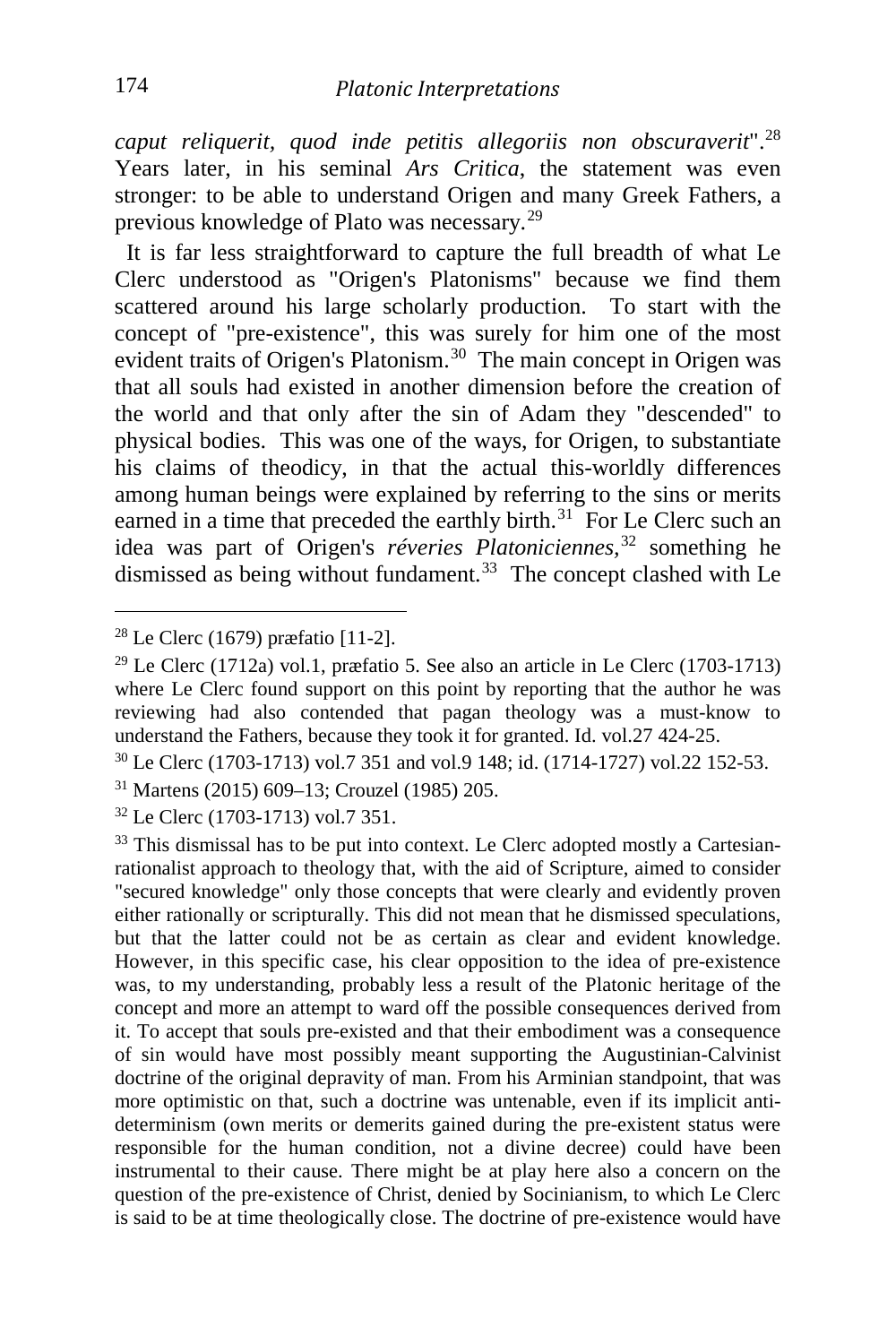Clerc's own Arminian theological beliefs and was not given particular relevance by him in theological discussions.

 A much more thorny and complex topic related to Origen's Platonism and the doctrine of the Trinity. Here Platonism had strongly influenced Origen and Christian antiquity more in general. $34$  The Trinity, as we have seen, was very much debated in learned circles in Le Clerc's time and was of particular sensitive nature. Acknowledging the influence of Platonism in the formation of the doctrine of the Trinity would have meant that doubt could be cast on its doctrinal soundness. This was likely to attract strong accuses of heterodoxy, in particular of being a Socinian. Yet, in a review of Eusebius' *Preparatio Evangelica*, Le Clerc highlighted what he considered parallel beliefs shared both by Platonists and by Church Fathers (among which he mentioned Origen<sup>35</sup>). For Le Clerc, the Fathers had adopted the Neo-Platonic three principles of Beings, Reason and the World Soul to conceive of the doctrine of the Trinity, translating them into God the Father, the Son, and the Holy Spirit. They had also changed the content of those principles at will: the early Christians believed in the coeternity of the first and the second principle (which they understood as God the Father and God the Son) but Plato (or rather Neo-Platonism) had not admitted it. They also professed monotheism, whereas Plato (or rather Neo-Platonism) conceived of three principles.<sup>[36](#page-7-2)</sup>

<span id="page-7-1"></span> $35$  Id. (1686-1693) vol.10 379-497. Reference to Origen was made at p. 491.

<span id="page-7-2"></span><sup>36</sup> Id. (1712a) pt.2, sec.1, chap.15, 308–09. On coeternity, Le Clerc had differed in an earlier writing, stating that the Fathers did not have an agreed upon belief on this point: "Tantôt ils disent qu'il y a eu un temps, auquel le Fils n'étoit pas, tantôt qu'il est éternel aussi bien que le Père". Id. (1686-1693) vol.10 410. In the *Ars Critica*, apart from the statement we have just seen and that seems to express that for Le Clerc Fathers agreed on coeternity, his analysis was more precise and he showed that even this point was problematic, because ἀΐδιος, aidios, (eternal), could point to something with no beginning or which existed before time (before the creation of the world). If God the Son was eternal in one or the other sense

<span id="page-7-0"></span>given support to the adherents of the doctrine of the pre-existence of Christ. In general, Le Clerc would find Origen's conception of free will and responsibility close to his own Arminian theology, but this specific point, the pre-existence of the soul, had to be rejected nonetheless because of his own Cartesian background. <sup>34</sup> This mixture of Christian and Platonic thought, even though Le Clerc also believed that Plato's three principles were originally from Parmenides, (and were later adopted by Philo from Plato), had entered Christianity *propter rei difficultatem, & ambiguitatem vocum*. Le Clerc (1712a) pt.2, sec.1, chap.15, 307– 09.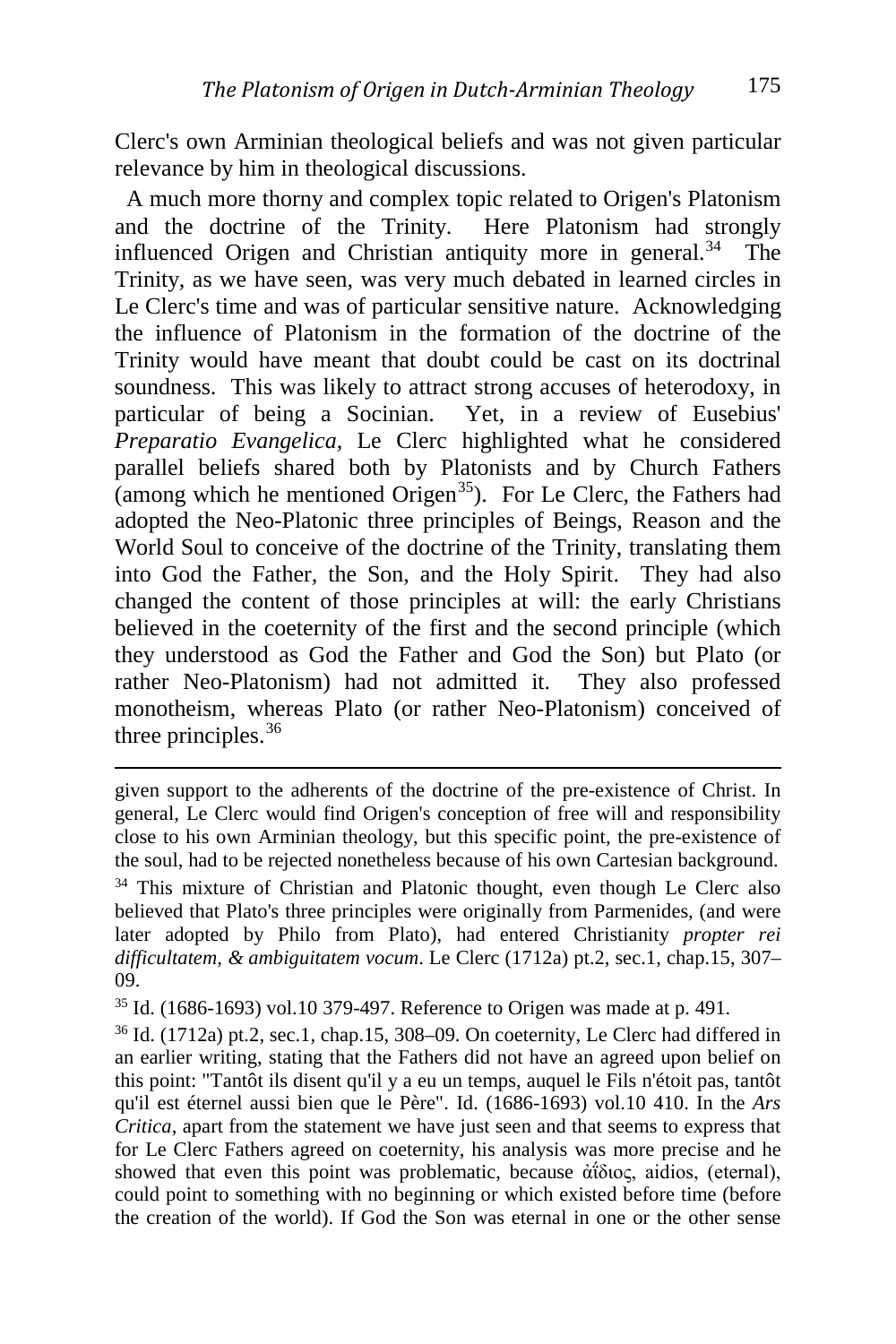The influence of Platonism on the doctrine of the Trinity was also evident in the definition of the relationship between God the Father and the God the Son, specifically on the equality or difference of their status as divinity:

Pour les Peres, que l'on regarde comme Orthodoxes, ils ne se sont pas éloignez des expressions des Platoniciens; & comme ceux-ci on [sic] tantôt dit que la Raison est différente de L'Etre suprême, & tantôt qu'ils ne sont qu'un: les Peres ont parlé dans les mêmes termes. […] Quelquefois ils soutiennent qu'ils sont égaux; & ailleurs ils disent que le Pere est plus grand. Les uns croient que le Pere & le Fils sont *deux hypostases, deux natures*, *deux essences* […] d'autres le nient.[37](#page-8-0)

Le Clerc's claim was thus that the Fathers had appropriated Platonic concepts without finding a unitary agreement.[38](#page-8-1) Years later, in the *Ars Critica,* Le Clerc proposed a more mature analysis of different debated points on the doctrine of the Trinity in a way which followed closely Cudworth's argumentation as seen in an earlier section - although with a different goal in mind.<sup>[39](#page-8-2)</sup> This time Le Clerc not only pointed to the doctrinal discrepancies among the Fathers and the Platonic influence they had received but also claimed that they were so immersed in Platonism that to understand their real teaching we must think in Platonic terms. The nearly polytheistic conception of the Trinity that Le Clerc accused the Fathers of holding, was for him primarily explained by the influence of common practice in ancient philosophy, but especially of Plotinus' Neo-Platonic language. Following the latter,

was debated among the Fathers, with Tertullian and many ante-Nicene who believed that the Son had been generated just before the world was created, but who still call the Son ἀΐδιον. Le Clerc (1712a) pt.2, sec.1, chap.15, 311–12.

<span id="page-8-0"></span><sup>37</sup> Id. (1686-1693) vol.10 409–10.

<span id="page-8-1"></span><sup>&</sup>lt;sup>38</sup> By quoting the work of Denis Pétau, Pierre-Daniel Huet (1630-1721) and George Bull (1634-1710) - whom Le Clerc quoted mostly only specifically on this point -, Le Clerc showed how Fathers could be interpreted as support for both Nicene or Arian beliefs. Le Clerc (1714-1727) vol.23 51.

<span id="page-8-2"></span><sup>39</sup> The context of such an analysis was the discussion of the *Regula XIV*, a hermeneutic rule that prescribed an awareness that although different philosophical or religious groups preserved the wordings of their doctrines over time, with time these often changed the meaning contained therein. Id. (1712a) pt.2, sec.1, chap.15, 303. "Diversas Sectas iisdem sæpe usas esse vocabulis, ad diversa prorsus dogmata exprimenda; & easdem, servatis iisdem vocabulis, lapsu temporis, sententiam mutasse".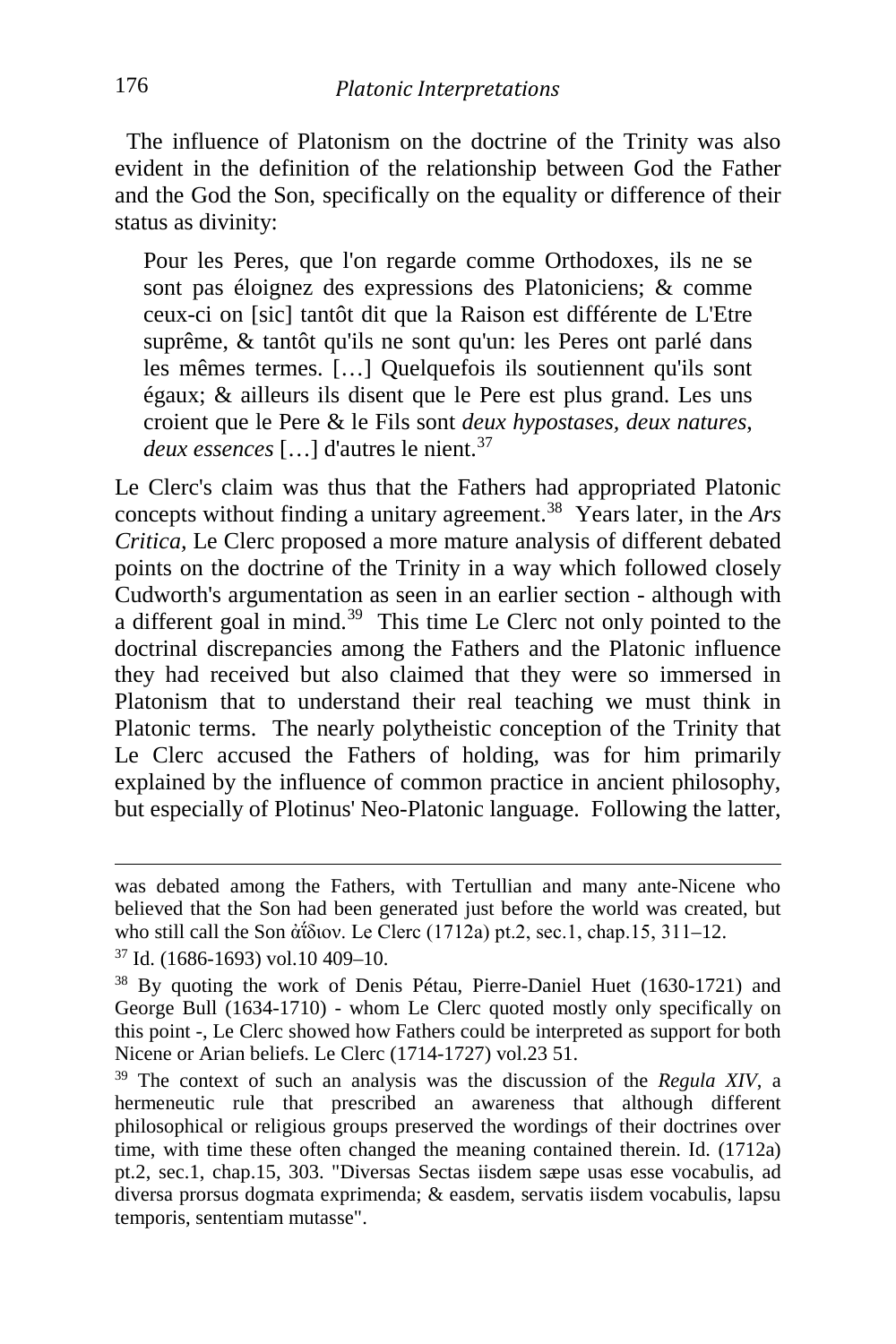a "hypostasis" (ὑπόστασις) was to be understood as an individual substance, and "ousia" (ουσία) as a common property. To say that God is "one ousia in three hypostases", the official statement of the church at Nicea, meant thus that three distinct substances shared a common property:

Qui unam οὐσίαν dicunt, τρεῖς τρόπους ὑπάρξεως, id ipsum hisce verbis expresserunt; ut enim Humanitas, quæ est separatim in Joanne, Petro & Paulo, est una; nec in Paulo differt ab eo quod est in Petro & Joanne, nisi τρόπῳ ὑπάρξεως: ita tres Naturæ divinæ numero diversæ, sed specie eædem differunt tantùm *modo existendi.*[40](#page-9-0)

On this point, Le Clerc argued, Christians had long debated, because they interpreted "ousia" in different ways, predominantly either as an accident or as a substance. Over time, the original Greek meaning was lost and became more "substantialist":

Tandem inter Græcos quidem convenit, ut dicerent τρείς εἶναι ὑποστάσεις *tres esse modos existendi*, μίαν οὐσίαν *unam essentia;* inter Latinos verò, *tres personas, unicam substantiam,* seu *essentiam*; quâ ratione loquendi etiamnun hodie utimur.<sup>[41](#page-9-1)</sup>

This is not to say, however, that the Fathers had this latter meaning in mind, because the influence of the way Platonism used the concept of ousia as property, not as substance, was a lot stronger in their time, as we have seen from the above statement.<sup>[42](#page-9-2)</sup> Here Le Clerc not only

<span id="page-9-0"></span><sup>40</sup> Ibid. 313. In this occasion he also referred to his fellow Arminian friend Étienne de Courcelles (1586-1659), where he had similarly contended that the term "ousia" had meant for the Fathers a common substrate, like a common rationality, or a common nature, whereas "hypostasis" an individual determination. De Courcelles (1675) 852–53. Contrary to Le Clerc, Courcelles did not mention the Platonic derivation of such a concept.

<span id="page-9-1"></span><sup>&</sup>lt;sup>41</sup> Le Clerc (1712a) pt.2, sec.1, chap.15, 310.

<span id="page-9-2"></span><sup>&</sup>lt;sup>42</sup> One example relating to Origen on the distinction of substance between Father and Son is represented by the contention with Beryllus of Bostra (d. after 244). Le Clerc showed that Origen contended that Jesus had existed even before his birth on earth *discriminatam essentiam*, with his own divinity ("ἐμπολιτευομένην"), whereas Beryllus negated a pre-existent Jesus and thus his own divinity as well. Le Clerc connected this with Origen's *CIo*, especially Origen's statement of "two Gods", a God "with the article" (ό θεός) and one "without article" (θεός), the latter being the Son ("participation illius divinitatis Deum factum*"*), the former the Father ("eum qui est per se Deus*"*) Ibid. pt.2, sec.1, chap.3, 153–55; chap.14, 294–95.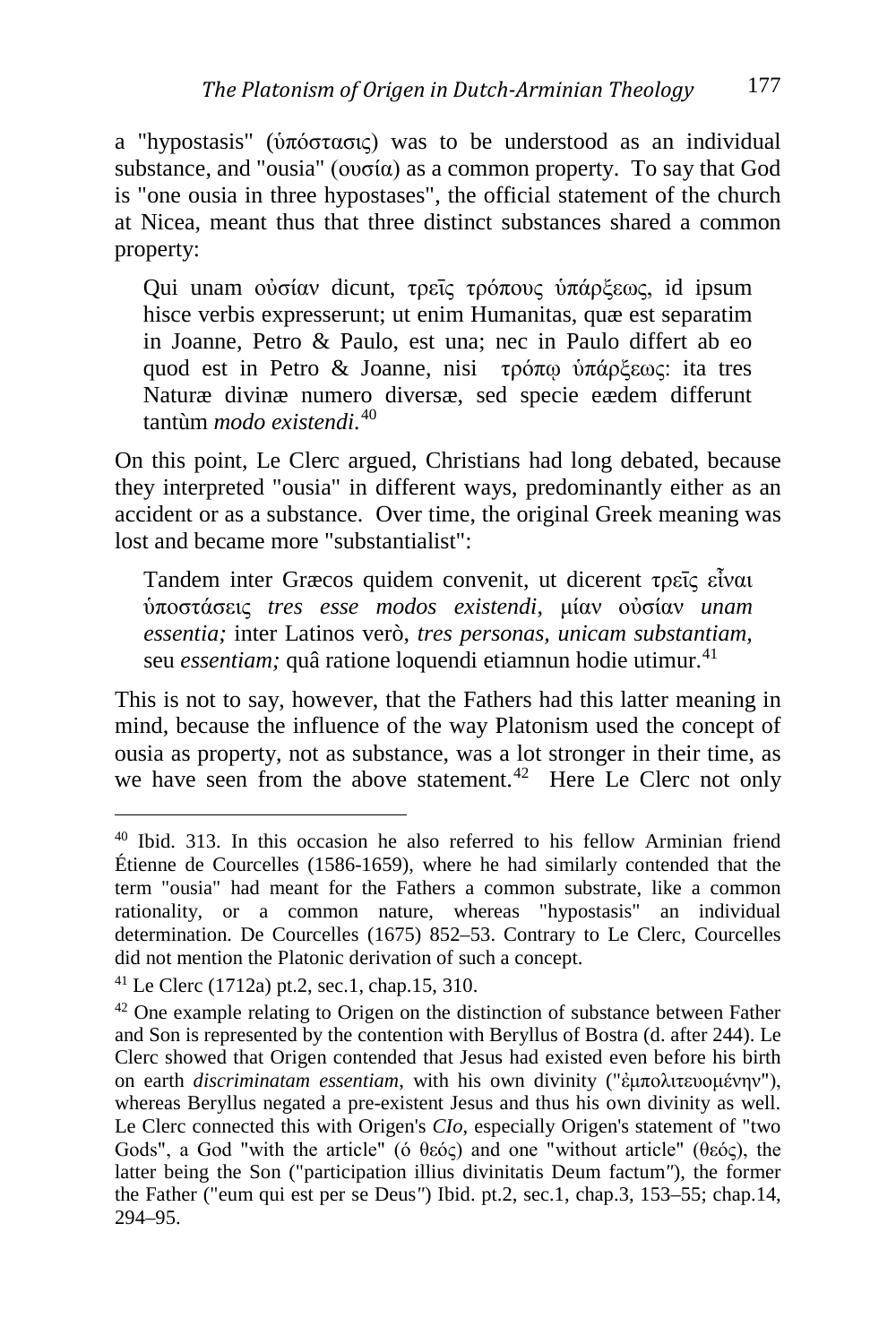asserted that the Fathers had been terminologically Platonic, but also that later Christianity had misinterpreted the Fathers' Platonism.

 A similar case happened also with another key term related to the doctrine of the Trinity. This was the concept of homoousios (ὁμοούσιος), same substance, which the council of Nicea had established as the official definition of the relationship among the persons of the Trinity. In this case, the early Church had used the concept, according to Le Clerc, in the same way as Platonism and ancient Greek philosophy more in general. Once again, this meant that the persons of the Trinity shared the same substance according to their species, but were numerically different.<sup>43</sup> The modern way of conceiving of the Trinity, stressing the numerical unity of the divinity, was an inappropriate seizure of a term which originally had had another meaning. In the end, this was Le Clerc's subtle critique: present time Christianity was convinced of a doctrine that was not the way Nicene Fathers intended it.<sup>44</sup> This was because, as we have seen, later theologians had ignored the Fathers' complete immersion in Platonism.

<span id="page-10-0"></span> $43$  Ibid. pt.2, sec.1, chap.15, 310, 312–13. Both the pre- and post-Nicene, according to the Le Clerc, believed that the Father and the Son were two numerically distinct substances, united by the fact that they pertained to the same species. Le Clerc mentioned that the Nicene creed, stating that the Father and the Son are homoousios, was not to be interpreted as contrary to what Arians believed (the homoiousios, ὁμοιούσιος, similar substance). Nicene and Arians agreed on their conception of consubstantiality, because in Platonic language homoousios meant an equality of species and not of substance - Le Clerc thus equalled the homoousios of Nicea with the homoiousios of Arians. According to him, the dispute between Nicene and Arians was only about the grade of divinity of the two divine essences, Father and Son, but, again, not on the conception of the consubstantiality. Ibid. 313–14. Id. (1712c) 28–9. In this occasion, he mentioned as support the work of Pétau, Courcelles and Cudworth.

<span id="page-10-1"></span><sup>44</sup> Id. (1712a) pt.2, sec.1, chap.15, 310–12. An even stronger critique on the doctrine of the Trinity is found in an earlier passage of the *Ars Critica*, where Le Clerc discussed the *Regula VIII* or "Voces esse, quibus nulla subjecta est potestas". Here Le Clerc discussed terms like fortune or chance and, among the examples, was also the doctrine of Trinity. Drawing from Augustine, he expressed the impossibility of talking about this doctrine into words. Although he did not expressly argue that the doctrine itself is a chimera, but that it is incommunicable, still the fact that he included it in such a chapter could be taken as a further proof of his Socinianism. Ibid. pt.2, sec.1, chap.9, 235–36. For the moment we can say that Le Clerc considered the trinity an obscure doctrine. On the one hand Church Fathers expressed themselves unclearly, but also the nature of the disputed doctrine itself was said to be *incomprehensible*. Id. (1686-1693) vol.10 411, 415.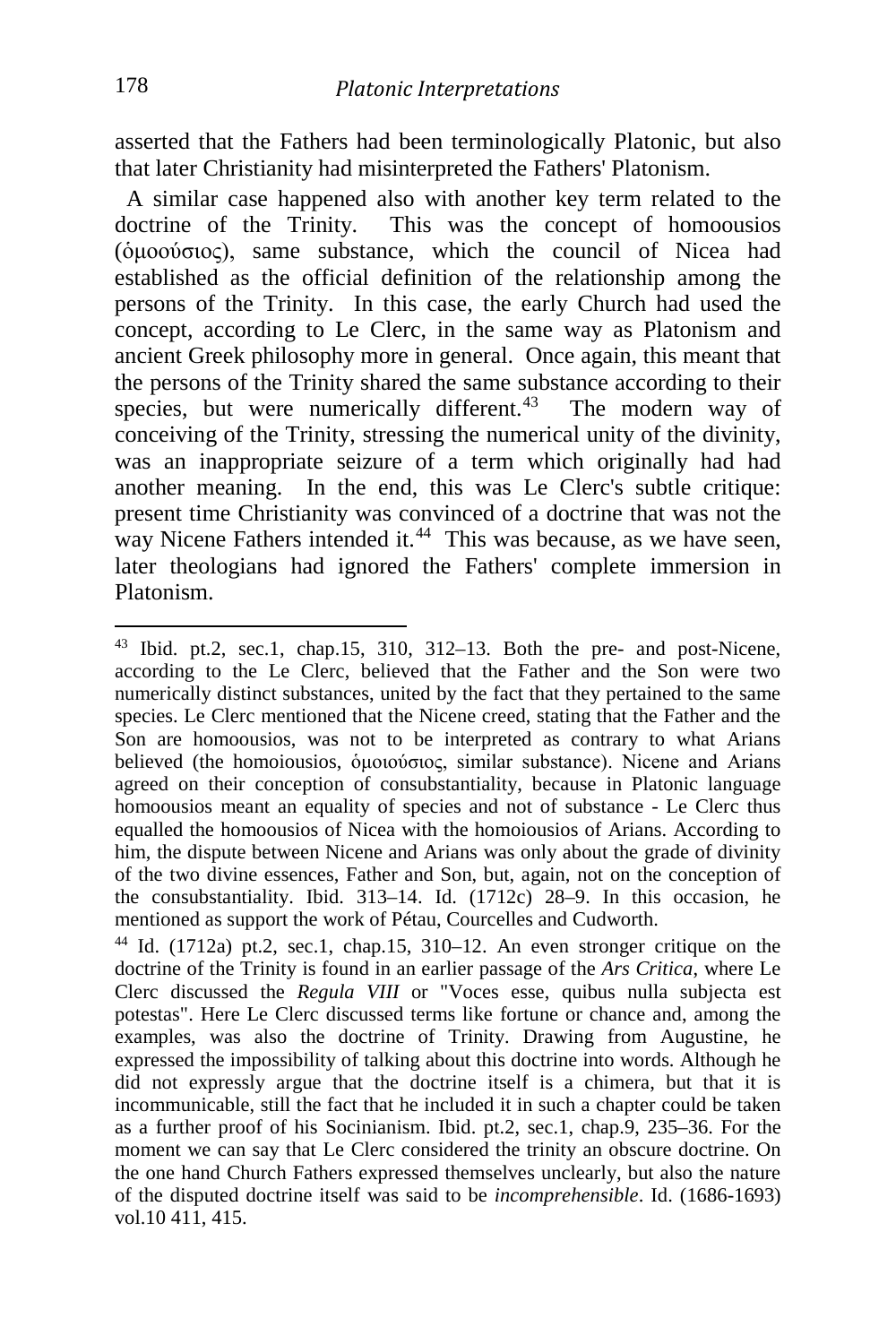How did Le Clerc's discussion of the Trinity compared to other contributions from his contemporaries? Pétau's analysis was kept in very high regard by Le Clerc and he edited Pétau's *De theologicis dogmatibus* (1700). As mentioned earlier, Le Clerc had followed Pétau in what concerned the heterodoxy of Fathers (Le Clerc had also quoted Daillé in other circumstances) but it seems also valid to say that the Arminian was more nuanced on the linguistic analysis. It was the similar terminology that ultimately contributed for Le Clerc to the appropriation of Platonisms in early Christian theology and doctrinal confusion in subsequent centuries.<sup>45</sup> This applied to early Christianity in general, but Origen was obviously one of the most obvious targets of that critique.

 Apart from the concept of pre-existence and the doctrine of the Trinity, two more "Platonisms" that Le Clerc saw in Origen are worthy of mention: the first was about the eternal revolution of time.<sup>[46](#page-11-1)</sup> This doctrine foresaw that all things would eternally and cyclically return to their initial state at a set time and was connected to one of the most known Origenian doctrines, such as the one of apocatastasis (ἀποκατάστασις). Apocatastasis was a very "optimistic" eschatological outlook rather than being a clear-cut system of arguments. In its most radical form, Origen believed that the whole of creation (including all human beings and even evil daemons) will be eventually saved and will return to God and that the original condition of being one in God will be restored.<sup>[47](#page-11-2)</sup> According to Le Clerc, this doctrine was inherited by Clement of Alexandria, Origen's teacher, but

<span id="page-11-0"></span><sup>45</sup> Le Clerc (1712a) pt.2, sec.1, chap.15, 307-15; Le Boulluec (1993) 422–23.

<span id="page-11-1"></span><sup>46</sup> This concept of "les révolutions de tout", besides the doctrine of the preexistence that we have seen above, was considered by Le Clerc in one occasion as typical of Origen's Platonic background. Le Clerc (1703-1713) vol. 7 351.

<span id="page-11-2"></span> $47$  Sachs (1993) 617–40. It is sometimes disputed that such a reading of Origen's work understands his though in a way that is contrary to what Origen had intended. That is: it is claimed that Origen never expressly said that the Devil will be saved. Although this is true, Prinzivalli has claimed that scholarship mostly agrees that this interpretation is correct. The Alexandrinian, who had claimed in *Prin* 3,6,5 that the "ultimate enemy" will be destroyed, not in its being, but in its evil will, and that this this enemy will eventually return to God, had intended the Devil. For a discussion of this point see: Prinzivalli (2000) 24–9. For the present analysis it is relevant to note that such interpretation, that the evil human beings and the Devil, notwithstanding their actions, will be ultimately saved, was commonplace in Le Clerc's time and was surely the main problem with accepting such a doctrine. See also: Walker (1964) 11–8.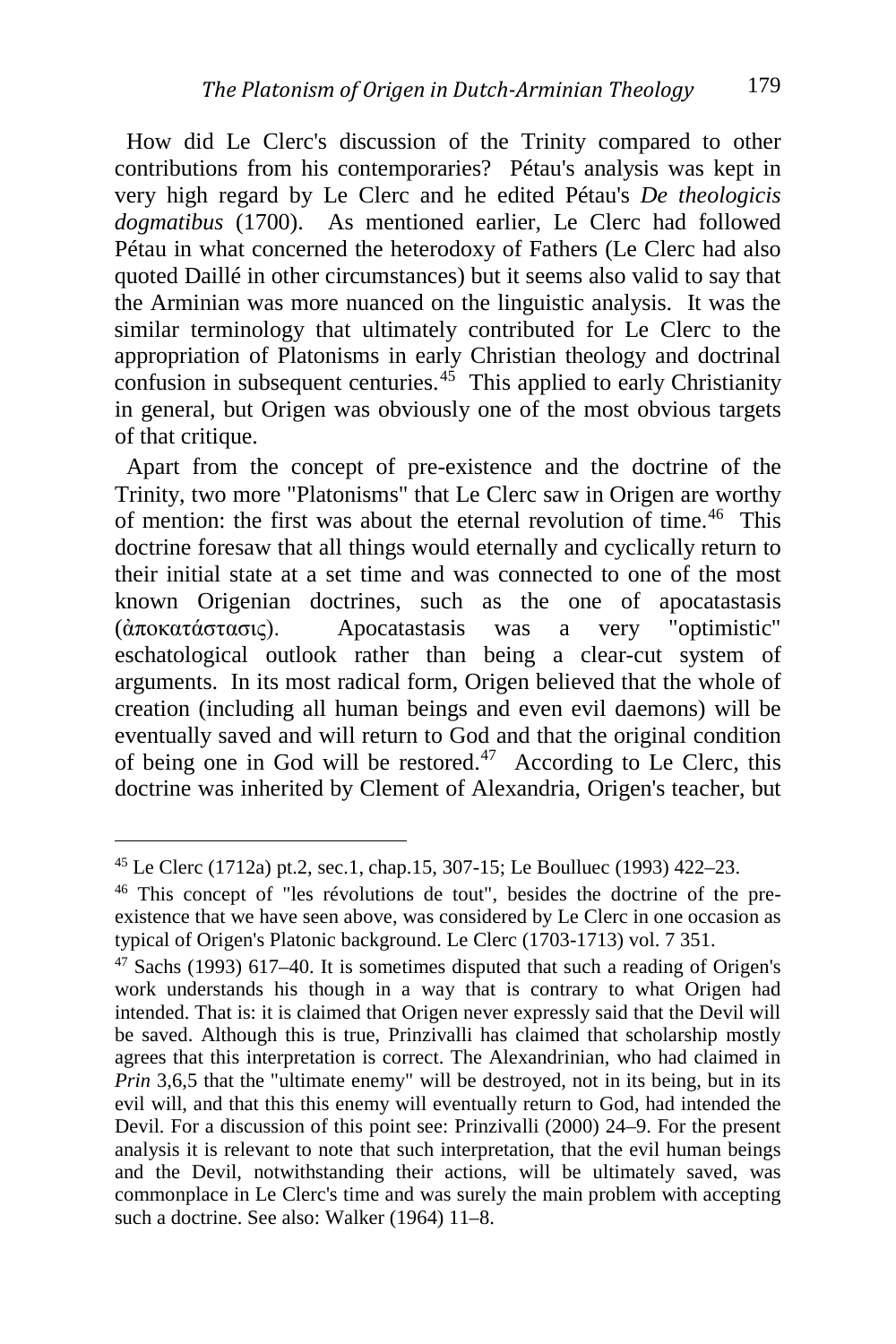Clement had taken it ultimately from Plato so that it could be justly considered another Platonic element in Origen.<sup>[48](#page-12-0)</sup> A second and relatively minor facet of Origen's cosmological Platonism was the notion that the heavenly bodies have a soul and free will, a concept probably more famous in Aristotelianism, but that Le Clerc considered Platonic. According to Le Clerc, Origen believed in this as well.<sup>[49](#page-12-1)</sup>

 The elements just shown represent the most relevant contours of the "Platonic Origen". They are common elements within the discussion of the Platonism of the Early Church and we have already encountered most of them in the initial panoramic section of this paper. Yet, we saw already a peculiarity in Le Clerc, his attention for the linguistic basis of the influence of Platonism. In the next section, a further peculiar side of Le Clerc will emerge in this debate. Before we move on, as a final remark, it is important to notice that Le Clerc had considered the influence of Platonism and of Greek philosophy and religion more in general on some other areas of Christianity as well. Because these other areas did not necessarily include a discussion of Origen's thought or of early Christianity more specifically, they are excluded from the present analysis.<sup>[50](#page-12-2)</sup> We now turn to the way Le Clerc considered the more general influence of the Origenian "Platonisms" presented so far, and of Platonism more in general, on the self-understanding of Christianity.

The Hellenization of Christianity

 Le Clerc recognized that the encounter of Christ's message with the pagan world could not have happened without some sort of philosophical mediation and it seemed for a number of reasons that Platonic concepts had been the most suitable to the encounter. Platonism proved as a good bridge between the revealed message and the pagan world. The value of Platonic philosophy for Le Clerc could be mainly considered in its character of a "*prisca theologia*", or of a sort of precursor of the Christian message that, after revelation, was perfected. This early form of theology had inadvertently contributed to

<span id="page-12-0"></span><sup>48</sup> Le Clerc (1712b) 14-5.

<span id="page-12-1"></span><sup>49</sup> Id. (1716) 584, 585 n25; Id. (1731) 539 n3.

<span id="page-12-2"></span><sup>50</sup> This has been observed by Walther Glawe in an in-depth analysis. Further influences of Greek thought in Christianity included for Le Clerc ascetic ideals, the large number of liturgical ceremonies and the *disciplina arcani*. Glawe (1912) 57–8.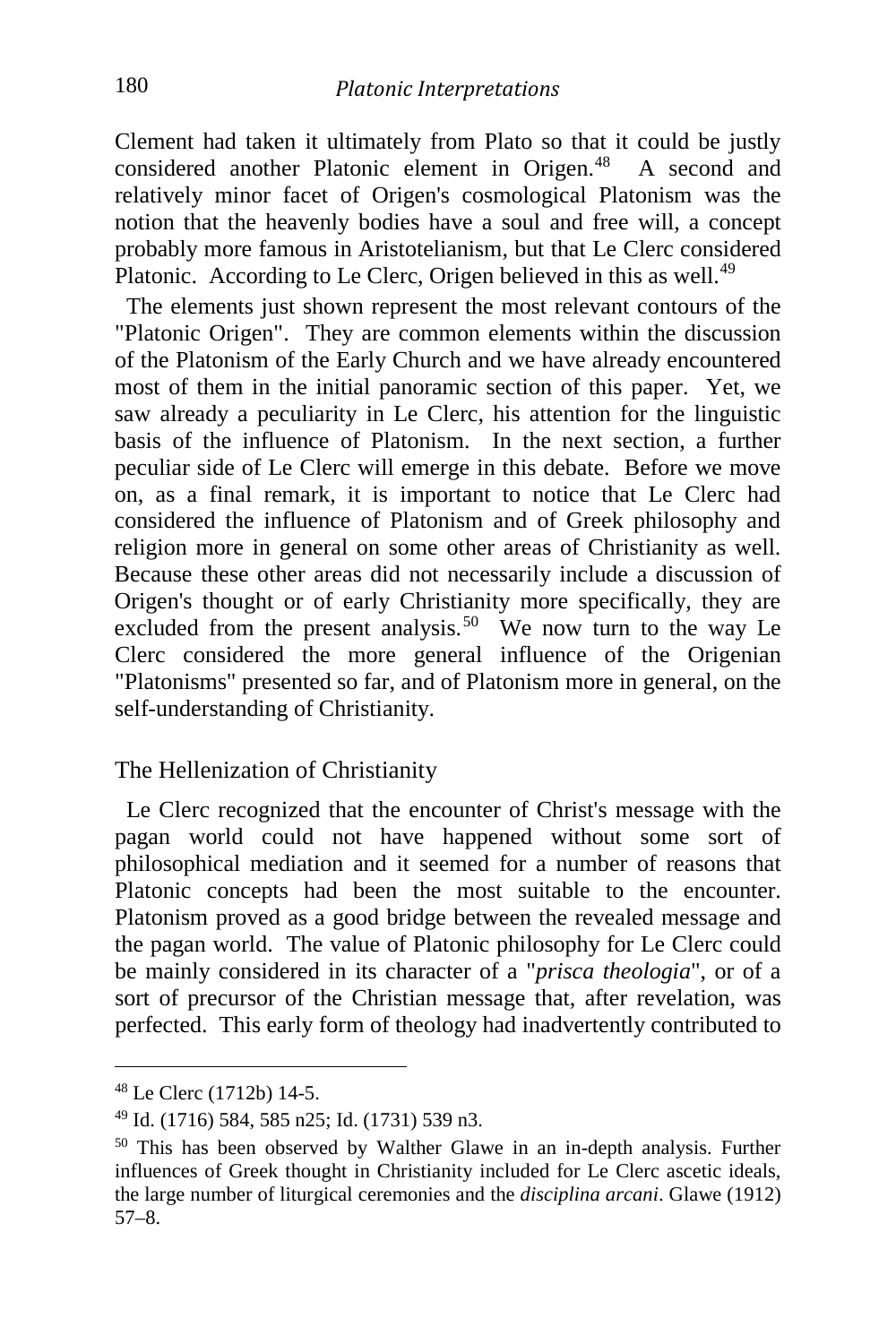the spread of revealed religion: "*des Philosophes, qui sans y penser ont beaucoup contribué à l'établissement de la Religion Chrétienne; soit en réfutant les opinions vulgaires, soit en disant bien des choses conformes au Christianisme".*[51](#page-13-0) Platonism had reinforced monotheism,<sup>[52](#page-13-1)</sup> had also favored an acceptance of the Christian Trinity,<sup>[53](#page-13-2)</sup> strengthened the argument for the immateriality of God,<sup>[54](#page-13-3)</sup> his goodness,[55](#page-13-4) and firmly established the immateriality and provided the basis for the argument in favor of the immortality of the soul.<sup>[56](#page-13-5)</sup>

 That some elements of Platonism contributed to an acceptance of Christian revelation among pagans was a belief in Le Clerc that did not exclude, however, a more poisonous and less visible side of this philosophy. Le Clerc rejected directly some single items of Platonism, like the existence of a multiplicity of inferior Gods, of evil demons<sup>[57](#page-13-6)</sup> or the idea of the Platonic "highest good" (*souverain bien*) which for Le Clerc was unattainable, because it included also "exterior goods" (*biens exterieurs*).[58](#page-13-7) These beliefs, according to him, were incompatible with revelation. In a similar manner, most of the Platonisms of Origen reviewed in the previous section were without Scriptural fundament and thus risked to corrupt the true essence of Christianity. An emblematic example we have already encountered was the doctrine of the Trinity. Thus, the problem behind the Platonism of Origen was a concern with the core of Christian teaching and so his refusal of Platonism in Christianity was more concerned with a fundamental approach than with single doctrines. The biggest

<span id="page-13-0"></span><sup>51</sup> Le Clerc (1714-1727) vol.5 290-382; Id. (1716) 323–24.

<span id="page-13-1"></span><sup>52</sup> Id. (1714-1727) vol.5 290-382; Id. (1716) 324. Here Le Clerc seems to contradict himself, as we saw from an earlier statement on Plato's three principles, where he had contended that Plato rejected monotheism.

<span id="page-13-2"></span><sup>53</sup> Id. (1716) 63. Platonism, one could say from the example of the previous section, had crafted such doctrine, so this was not surprising.

<span id="page-13-3"></span><sup>54</sup> Id. (1714-1727) vol.22 129-30. In this case, the reviewed book was the *Histoire de la philosophie payenne, ou sentimens des philosophes et des peuples payens les plus célèbres, sur Dieu, sur l'ame et sur les devoirs de l'Homme* (1724) by Jean Lévesque de Burigny.

<span id="page-13-4"></span><sup>55</sup> Le Clerc (1714-1727) vol.22 145-46.

<span id="page-13-5"></span><sup>56</sup> Ibid. 149.

<span id="page-13-6"></span><sup>57</sup> Id. (1716) 61.

<span id="page-13-7"></span><sup>58</sup> Id. (1714-1727) vol.5 327. So material wealth was destined for Le Clerc to be lost at the latest at the point of death and therefore the Christian idea of the good, which did not require "external goods", was superior.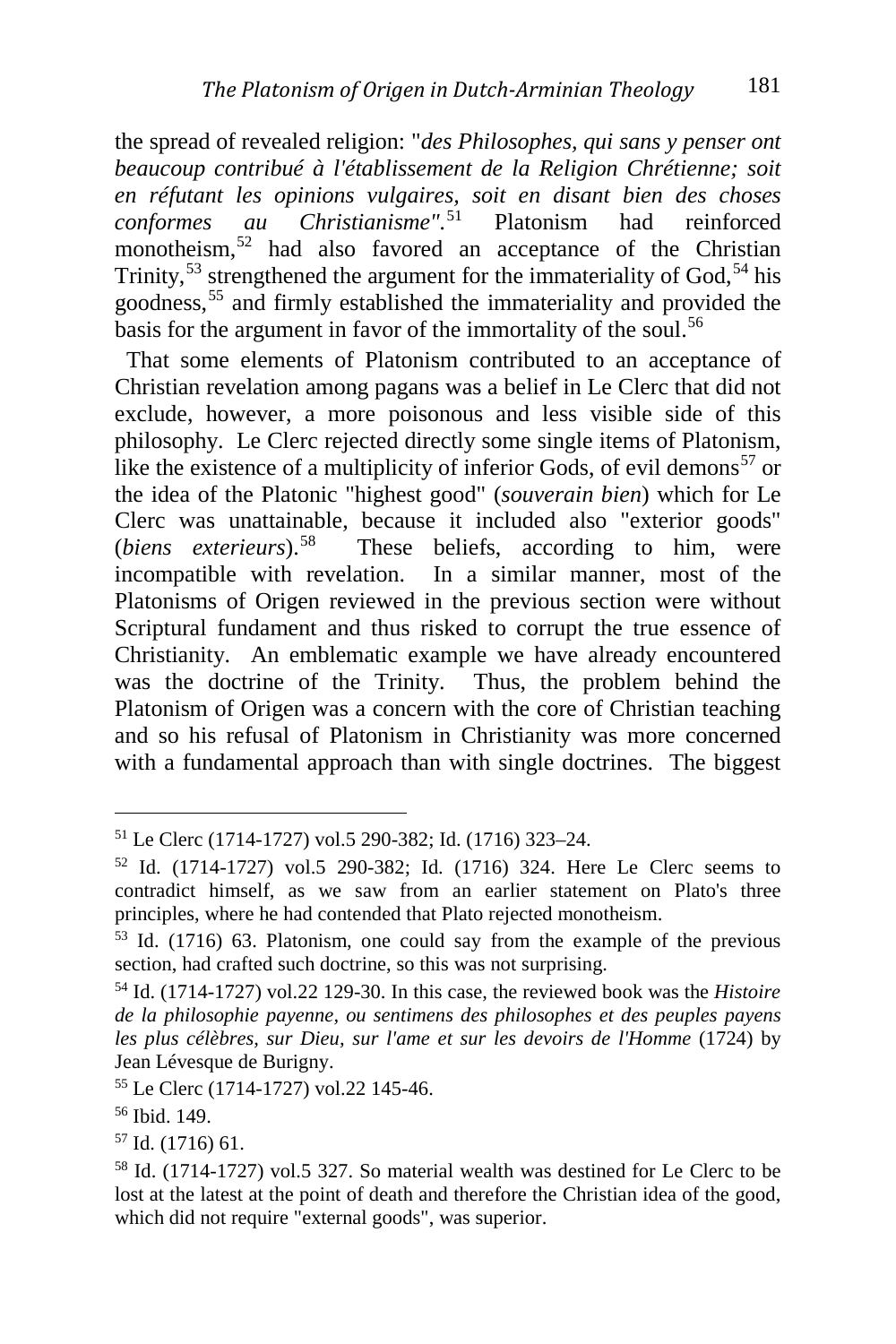reproach that he made to early Christian writers, especially Origen, in their use of Platonic philosophy, was that they had made obscure the original simplicity of the evangelical message and thus distorted the real meaning of revelation. A message, the one of Christ, that was intended for the illiterate, had been transformed into an obscure theology.[59](#page-14-0) It was because Jesus had envisaged a simple message to be given to everyone without the intrusion of philosophy that he had passed on his teaching to illiterate apostles.<sup>[60](#page-14-1)</sup>

 The negative side of this process of Hellenization, according to the Le Clerc, was most easily recognized in the many theological disputes of his own time. The early Christians, stemming originally from a pagan milieu, imported philosophical concepts into the Christian message and started reading the texts left by the apostles as if the apostles had been philosophers, in this way distorting the very essence of revelation:

Plerique è scholis Philosophorum exeuntes scripturam parum triverant, sed audacter, ut solet id hominum genus, omnia ex ingenio definiebant. Et cum in scriptura voces ad opinions suas satis, ut videbatur, aptè exprimendas non inveniebant, statim ad Philosophos confugientes ex horum libris cum novis vocibus advehebant ideas quæ veteribus additæ paulatim eas corruperunt.<sup>[61](#page-14-2)</sup>

The confusion of original and imported meaning as a result of terminological affinities caused a "war of words" that split Christianity and that became the origin of inter-confessional debates in his time. $62$ This fundamental accuse that Le Clerc moved to the early Church originated, according to him, in their scriptural ignorance, something they supplemented with the use of Platonic philosophy and allegory. $\frac{63}{63}$  $\frac{63}{63}$  $\frac{63}{63}$ That philosophical concepts crept in so that most of revelation became "obscure" was further a result of the lack of critical discernment and hermeneutical skills in early Christian writers.<sup>64</sup> A total confusion on

<span id="page-14-5"></span><sup>64</sup> Id. (1716) 530–31.

<span id="page-14-0"></span><sup>59</sup> Id. (1712c) 27.

<span id="page-14-1"></span><sup>60</sup> Id. (1716) 639.

<span id="page-14-2"></span><sup>61</sup> Le Clerc (1679) præfatio [8].

<span id="page-14-3"></span> $62$  Ibid. [12]. Le Clerc also supported his claim in another writing by referring to Erasmus who, according to him, had argued that Platonism and Aristotelianism had been intermixed with the message of Christ and that this had sparked controversies in Christianity. Id. (1703-1713) vol.6 8.

<span id="page-14-4"></span><sup>63</sup> Id. (1679) præfatio [9].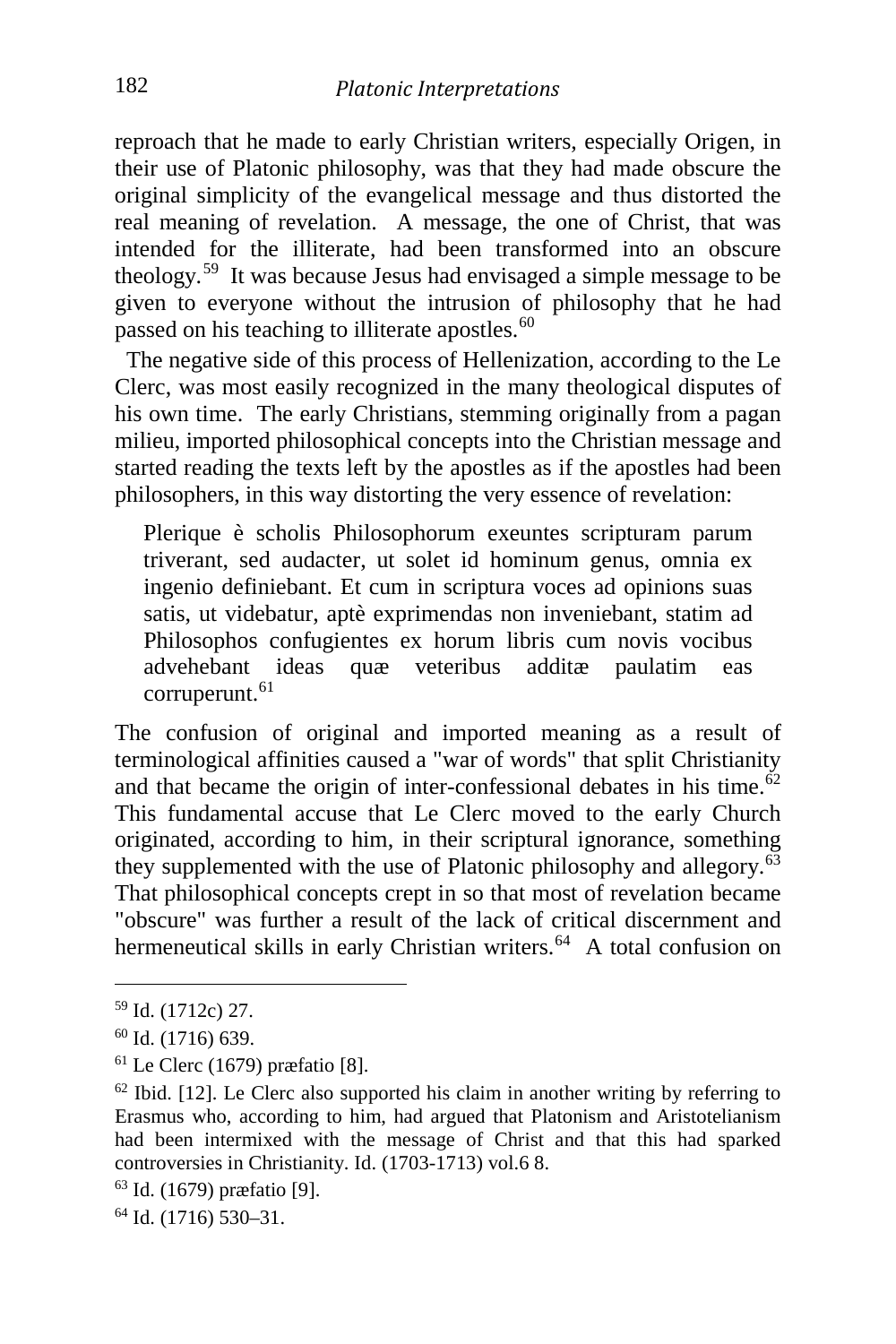the real message of Scripture was later exacerbated by the fact that also what the early Church had thought was misunderstood, resulting in further layers of "encrusting" of the original message.<sup>65</sup> Within this context, as we have seen in the previous section, Origen was considered as one of the principal culprits of the Hellenization of Christianity, even more so because of his influential role in the Eastern Church.<sup>66</sup> Not that Origen (or, for instance, the early Church) had wanted to fully establish a sort of "Christian Platonism", since the Alexandrine had rejected much from Plato, for example, the pagan superstition of the philosopher,<sup>[67](#page-15-2)</sup> but for Le Clerc this effort had not been enough. Although Platonism provided a good basis to encounter the Greek-speaking pagan world and was philosophically useful at times, Origen had abused of this bridge, appropriating too much from Plato. $68$ 

 It seems coherent to say that Le Clerc's judgment of the early Church and so of Origen was harsher than both in Pétau and Daillé, reviewed in the first section.[69](#page-15-4) Where Pétau had ultimately considered the thought of the early Christian writers as a step in the development of dogma, and Daillé had limited his critique to weakening their authority in confessional debates, Le Clerc's claim was a fundamental condemnation of their work, which for him had encrusted the real essence of the Christian message. Le Clerc's critique of the Platonism of the early Church was not fully original, but its peculiarity came, apart from the linguistic considerations of the previous section, from the radicalism with which it was expressed. Glawe also added that it was peculiar to Le Clerc's critique that he saw Platonism already at work during the Gospel time,<sup>[70](#page-15-5)</sup> but this last point will be analyzed in future research. The next section of this paper will also discuss another side of the story, where some value to Platonism and to Origen's thought is finally recovered.

i,

<span id="page-15-0"></span><sup>65</sup> Id. (1679) præfatio [14].

<span id="page-15-1"></span><sup>66</sup> Augustin was also a culprit, for Le Clerc, of the Platonism in Christianity, as well as other Church Fathers. Specifically on Augustine, see for example his letter to Pierre Allix of 6 April 1684. Sina and Sina Zaccone (1987) letter 43 159. <sup>67</sup> Le Clerc (1716) 64.

<span id="page-15-3"></span><span id="page-15-2"></span><sup>68</sup> Id. (1703-1713) vol.13 209-10. Here Le Clerc also shared his belief that there was a large consensus that Origen was highly Platonised. See also: Id. (1686- 1693) vol.1 50-1.

<span id="page-15-4"></span> $69$  This is also in agreement with the judgment of Le Boulluec (1993) 422–23.

<span id="page-15-5"></span><sup>70</sup> Glawe (1912) 59.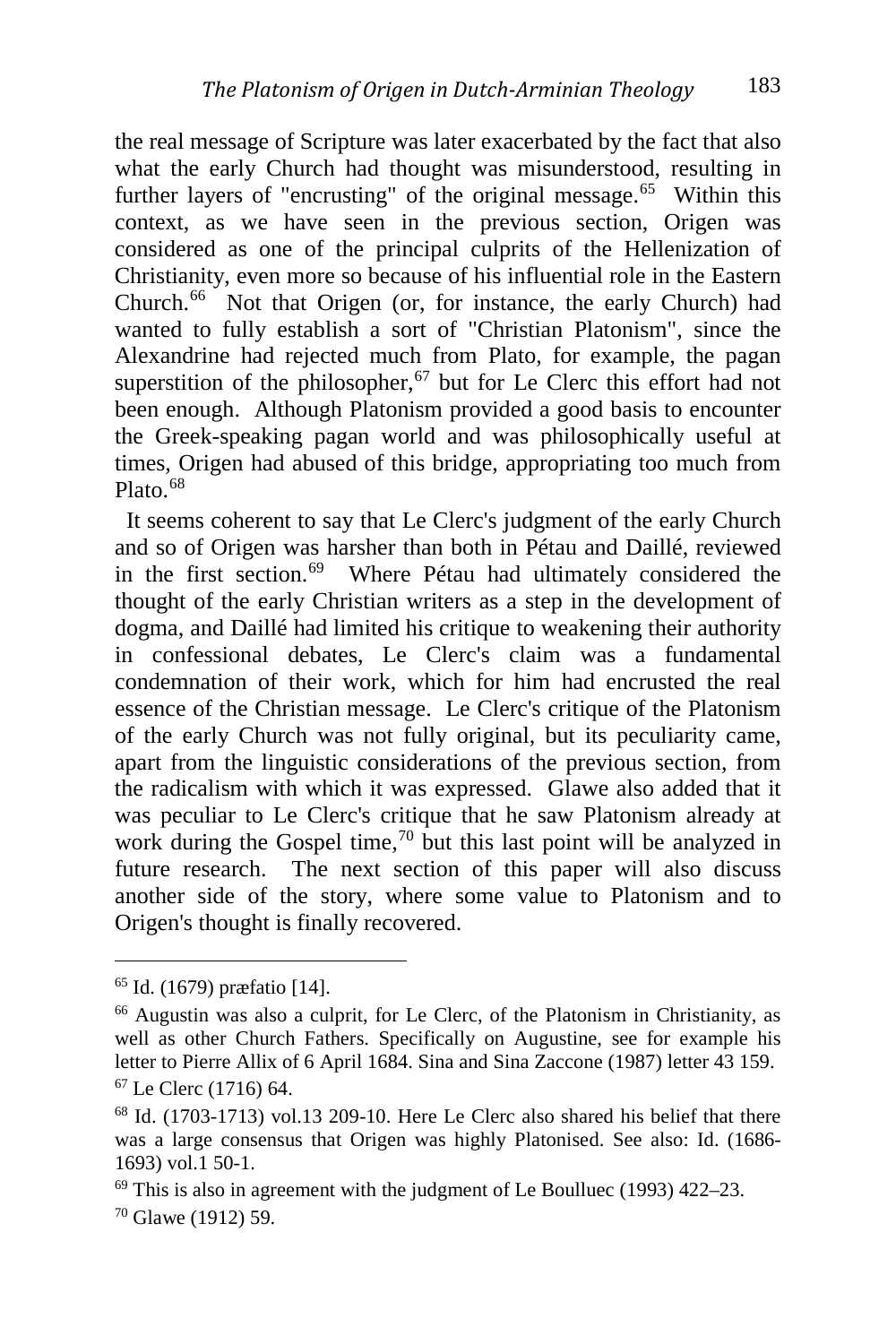### Saving Origen

 According to the analysis we have conducted so far, Origen's Platonism must surely be understood as a stain, in the sense of its contribution to the obfuscation of the original message of Christianity. Mainly Origen, but also other early Christian authors, as we have seen, were culpable of having brought upon the Church such a confusion of truth and falsity that large parts of the message itself have been misinterpreted. Over the centuries, the ideas which spread from the Alexandrine and others have brought the Christian Church in the state of inter-confessional disputes in which it was in Le Clerc's time. Yet this is only part of the story. We have also briefly seen that for Le Clerc significant portions of Platonism and of philosophical arguments more in general have contributed to the establishment and the acceptance of Christian religion, have allowed it, so to say, to "incarnate" in history. Philosophy, in particular Platonic philosophy, was not necessarily considered negatively overall. Surely the points, drawn from Platonism, in which Origen stirred or just contributed to the doctrinal confusion of the centuries to come cannot be neglected. Origen's Platonism was a mark that could not be washed away, but the adherence to this philosophical school was not an unforgivable sin, because Le Clerc, as we have said, was also aware of the reasons that could lay behind the favor that such an approach had had.

 This recovery by Le Clerc of the positive value of Platonism for Christianity and the rejection by Origen of parts of Platonism, as we saw in the previous section, were not the only way to rehabilitate Origen's thought. More subtle and nuanced was Le Clerc's attempt to re-establish Origen's thought by "de-Platonizing" it. Save for those doctrines that were clearly Platonic and that we have presented in the first section, such as the pre-existence of the souls, Origen could be considered as mainly an orthodox Christian writer:

ceux qui ont bien examiné les sentimens d'*Origene*, ont reconuu qu'à quelques réveries Platoniciennes près, que l'on peut retrancher de son systeme, sans y faire aucune brêche; comme la préexistence des ames, les révolutions de tout en certains periodes reglez, & autres choses semblables; le reste a été géneralement reçu & estimé de tout l'Orient; […] d'ailleurs *Origene* a toûjours passé pour un membre de l'Eglise Chrétienne, dans laquelle il est mort; après avoir été dans le nombre des Confesseurs, du tems de la persecution de Decius, & témoigné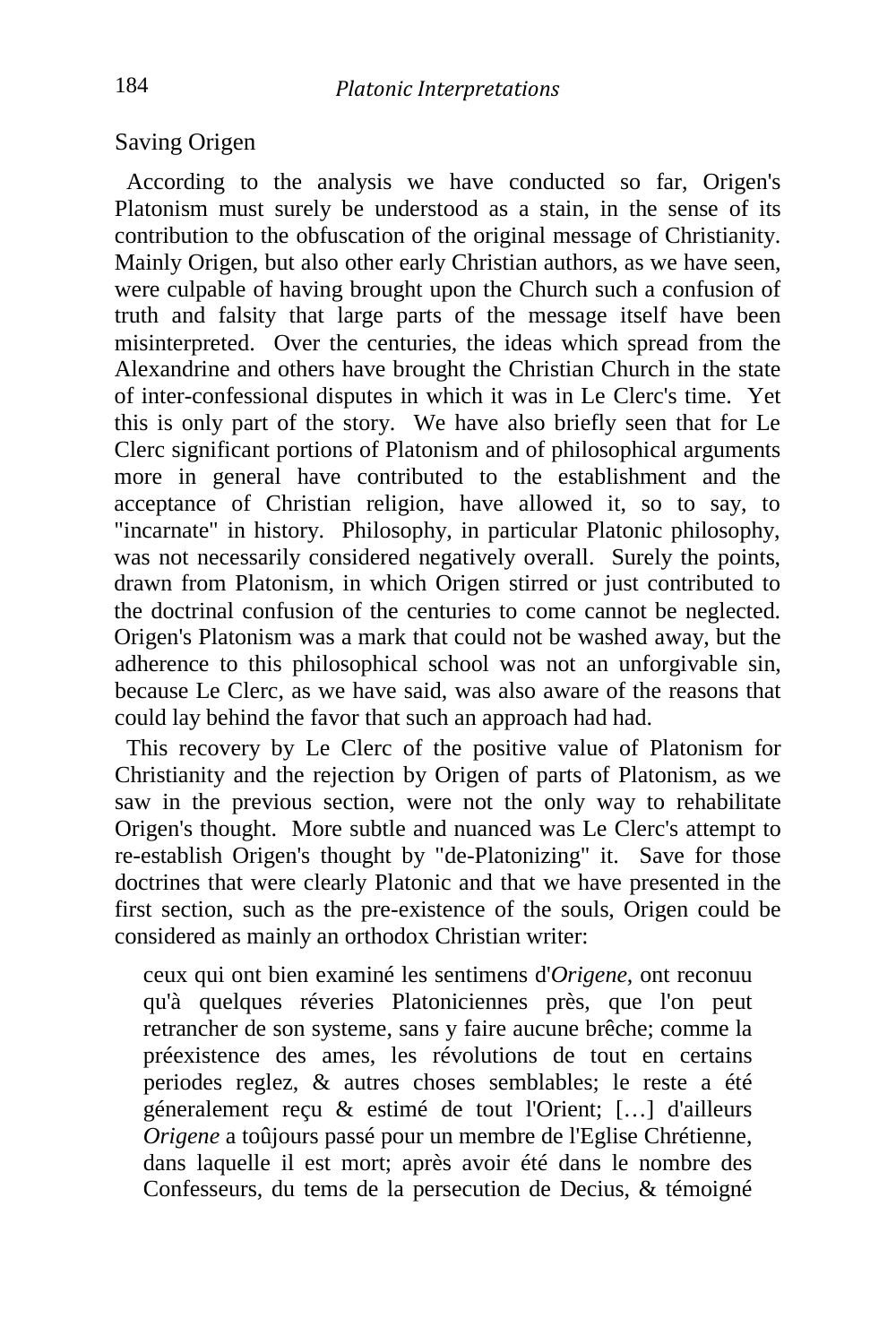beaucoup de constance & de disposition à souffrir le Martyre. Bien des gens l'ont défendu autrefois, & même dans ces derniers tems; on les pourra consulter, si l'on veut.<sup>[71](#page-17-0)</sup>

This long quote shows that not only Le Clerc believed that Origen's theology could stand on its own without its Platonist ideas, thus reestablishing part of it, but also that Origen was generally considered as having been a member of the church, not a heretic.<sup>72</sup> His suffering in prison during the persecution of Decius was proof of his genuine faith.

 Le Clerc's effort of de-Platonisation was connected to a famous dispute between Le Clerc and Pierre Bayle (1647-1706). The controversy debated the rationality of religion and discussed mostly on theodicy. Le Clerc had put forward a defense of God's goodness and justice by explicitly using some of Origen's ideas<sup>[73](#page-17-2)</sup> and later, as in the previous quote, contended that Origen's theodicy, "purified" of its Platonisms, would still stand the ground.<sup>[74](#page-17-3)</sup> The Arminian had later developed this position further and argued that one could provide a still better basis for theodicy than the one of Origen: "*parce qu'Origene assure ce qu'il ne sait point comme s'il le savoit, & qu'il mêle à la doctrine Evangelique mille pensées de Platon, qui, pour n'en rien dire de pire, sont sans fondement".*[75](#page-17-4) The solution he proposed was to take for granted that God would not do anything that goes against his goodness and justice.[76](#page-17-5) In response, Bayle had objected that Origen's Platonic ideas did not weaken the position of the Alexandrine on theodicy so that a de-Platonized Origen was no stronger opponent to his objections than a "normal" Origen.<sup>[77](#page-17-6)</sup> We may agree with Bayle's answer, because Le Clerc Origenist defense in *Parrhasiana* (1699) was

i,

- <span id="page-17-3"></span><sup>74</sup> Id. (1703-1713) vol.7 351.
- <span id="page-17-4"></span><sup>75</sup> Ibid. vol.9 148.
- <span id="page-17-5"></span><sup>76</sup> Ibid. 148-49.

<span id="page-17-0"></span><sup>71</sup> Le Clerc (1703-1713) vol.7 351.

<span id="page-17-1"></span> $72$  Id. (1699) 313.

<span id="page-17-2"></span><sup>73</sup> Ibid. 301–14.

<span id="page-17-6"></span> $77$  Bayle (1707) 26–7. Bayle discussed Origen's Platonism as a response to the just mentioned passage in Le Clerc (1703-1713) vol.9 148, that he explicitly quoted. However, his argument seems to be directed to Le Clerc (1703-1713) vol.7 351, or where Le Clerc distinguished between Platonic arguments (for example preexistence) and commonly accepted doctrines (like that evil is caused by the freedom of human beings), because in Le Clerc (1703-1713) vol.9 Le Clerc attempted to move beyond Origen's ideas. The latter position, I believe, could not be anymore considered a form of "purified Origenism".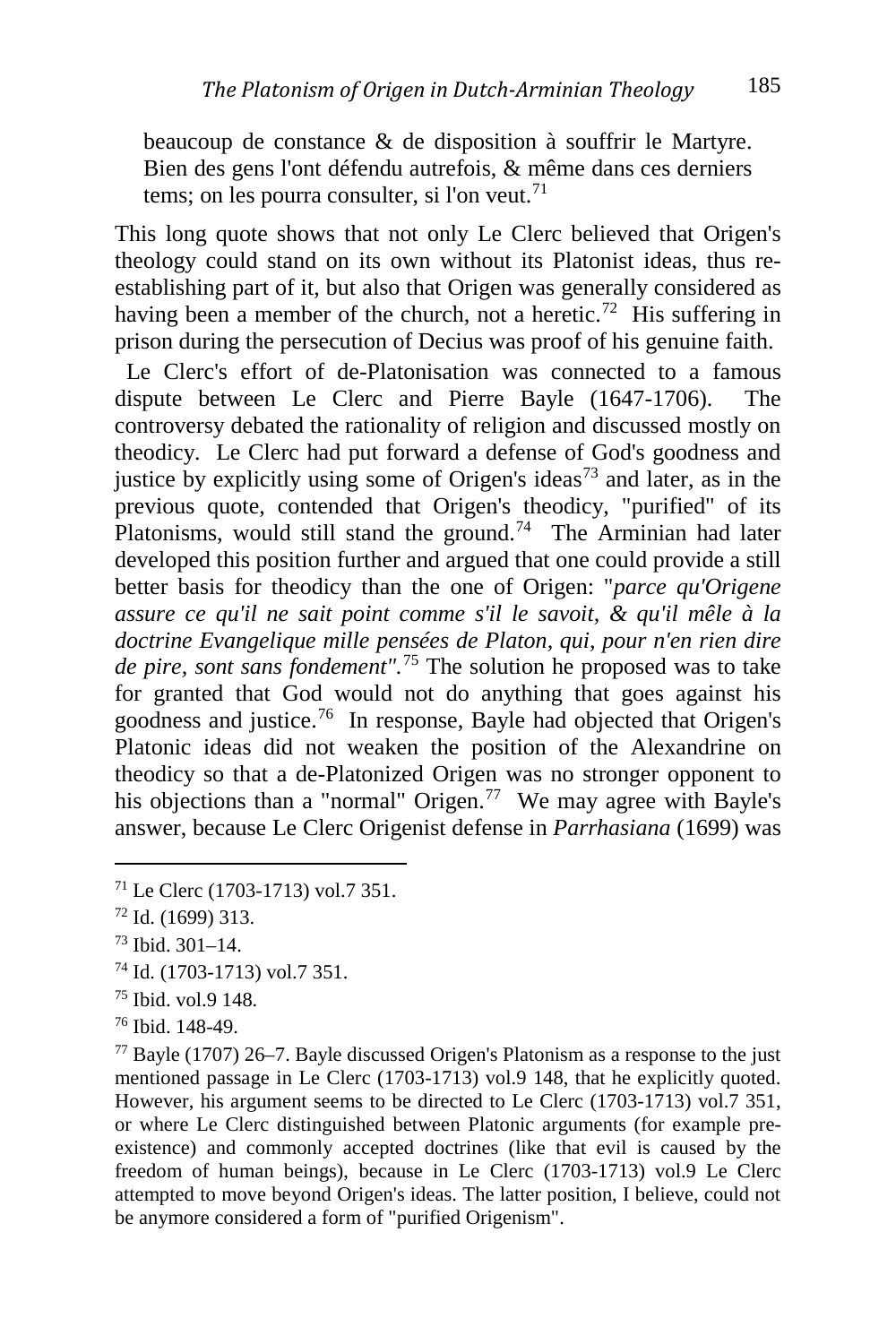mainly centered around the notion of human freedom, and such a notion was *not* dependent on Origen's Platonism. However, I would also agree with Le Clerc that a "de-Platonizing" action would work to strengthen Origen's theodicy, but only if it was not a matter of correcting single ideas but the approach. Origen should have stayed at what he knew for sure without "philosophizing" (and here comes the Platonism). In any case, Origen's thought was, in the end, regarded as very valuable, even though Platonism was an imperfection.

 A last passage might show even more clearly the positive attitude he had towards Origen's thought, despite the Platonic influence:

S'il y avoit des rêveries Platoniciennes, en divers endroits de ses Ouvrages [the works of Origen], comme on ne peut pas en douter; il y avoit aussi des endroits si excellens & si bien tournez, qu'on ne pouvoit pas empêcher de les lire, sans faire tort aux Chrétiens. Mais la violence des Egyptiens, pressez par leur Patriarche, ne souffroit aucune moderation.[78](#page-18-0)

In this last passage, Origen's thought was thus fully rehabilitated, even if caution was needed on some parts of it which had been influenced by Platonism. Even more clearly in this last example, but also in conjunction with all of the other aspects reviewed in this section, it appears evident that Le Clerc attempted to "save" some form of Origenian thought and re-establish the trustworthiness of the Alexandrine, with the obvious caution needed with his Platonic background. A clear answer as to the reasons behind Le Clerc's interest in "saving" Origen would require further analysis, but it appears in the controversy with Bayle, for example, that Origen was fundamental as the fountainhead of (apologetic) rational arguments.

#### Conclusion

 Origen's thought can be appreciated and read with benefits, can be useful in rational debates, although caution is needed to avoid those parts of his thought which have been influenced by Platonism. This could be, in a few words, the conclusion we can reach from the previous sections on Le Clerc's appraisal of Origen's theology and philosophy. Although for the Arminian the doctrine of the Trinity or of the pre-existence of the soul, for example, were clear signs of a partially unchecked Platonic influence in Origen, a conception shared

<span id="page-18-0"></span><sup>78</sup> Le Clerc (1703-1713) vol.8 283.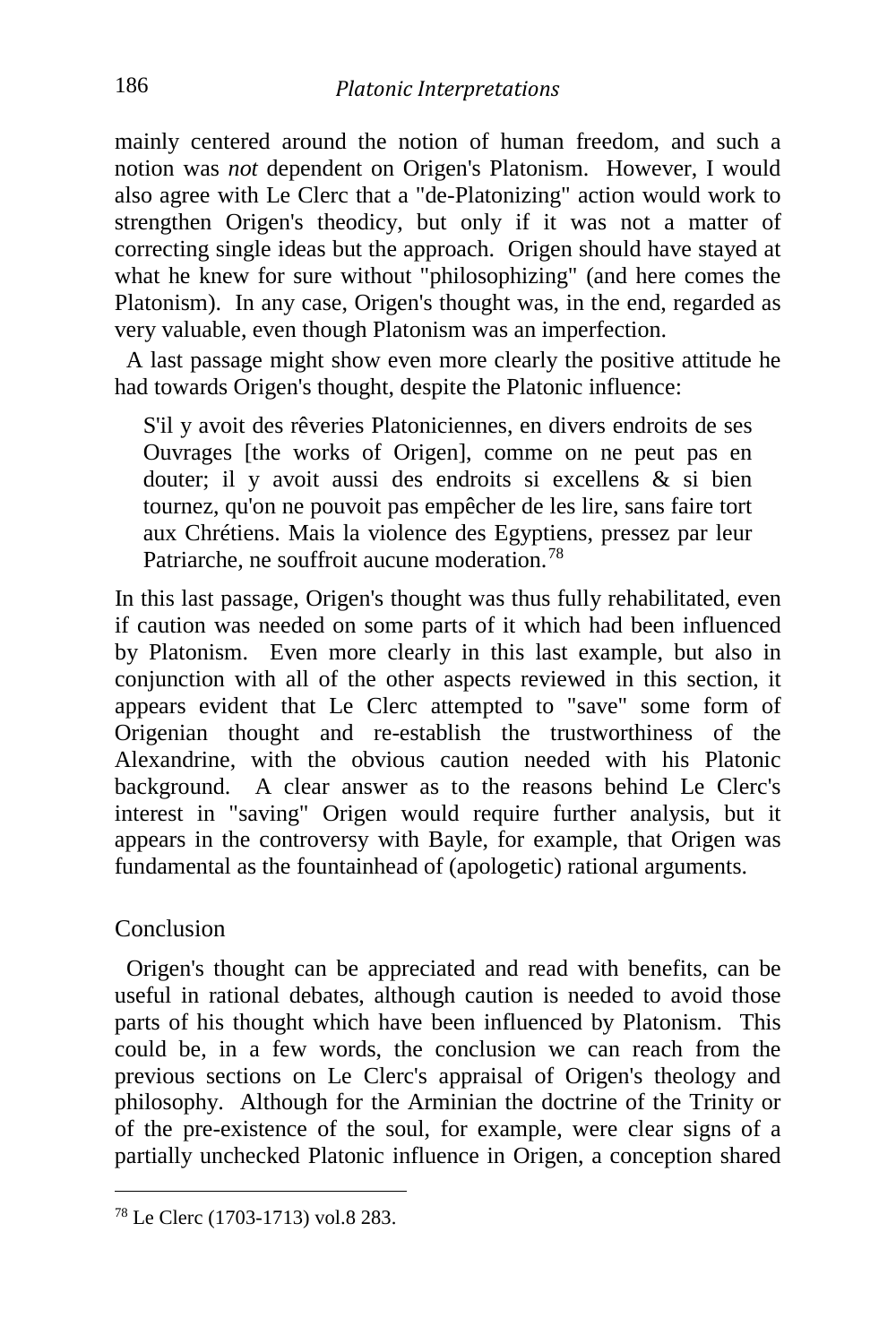by others in Le Clerc's century, the process of Hellenization of Christianity had had its historical meaning and significance. Platonism had been almost as a needed scaffolding to which Christianity, however, was still clinging and which meant a loss of part of its essence. In any case, Platonism did not exhaust Origen's doctrine, so that the thought of the Alexandrian could be separated from Platonic elements and be very valuable in theological and philosophical debates.

### Bibliography

#### Primary Texts

- Bayle, Pierre. *Reponse aux questions d'un provencial*. Vol. 4. Rotterdam: R. Leers, 1707.
- Cudworth, Ralph. *The True Intellectual System of the Universe: The First Part; Wherein, All the Reason and Philosophy of Atheism Is Confuted; and Its Impossibility Demonstrated.* London: R. Royston, 1678.
- De Courcelles, Étienne. 'Quaternio Dissertationum Theologicarum'. In *Opera theologica: quorum pars præcipua institutio religionis Christianae: cum indicibus necessariis*, 811–933. Amsterdam: D. Elsevier, 1675.
- Daillé, Jean. *De Usu Patrum ad ea definienda religionis capita, quæ sunt hodie controversa.* Geneva, 1656.
- *-------- Traité de l'emploi Des Saints Pères*. Geneva, 1632.
- Le Clerc, Jean. *Ars critica, in qua ad studia linguarum latinæ, græcæ, et hebraicæ via munitur: veterumque emendandorum, spuriorum scriptorum a genuinis dignoscendorum & judicandi de eorum libris ratio traditur*. 4th ed. Vol. 1. Amsterdam, 1712a.
- *-------- Bibliothèque Ancienne et Moderne*. *Pour servir de suite aux Bibliothèques universelle et choisie*. 29 vols. Amsterdam, 1714- 1727.
- *-------- Bibliothèque choisie, pour servir de suite à la Bibliothèque universelle*. 28 vols. Amsterdam, 1703-1713.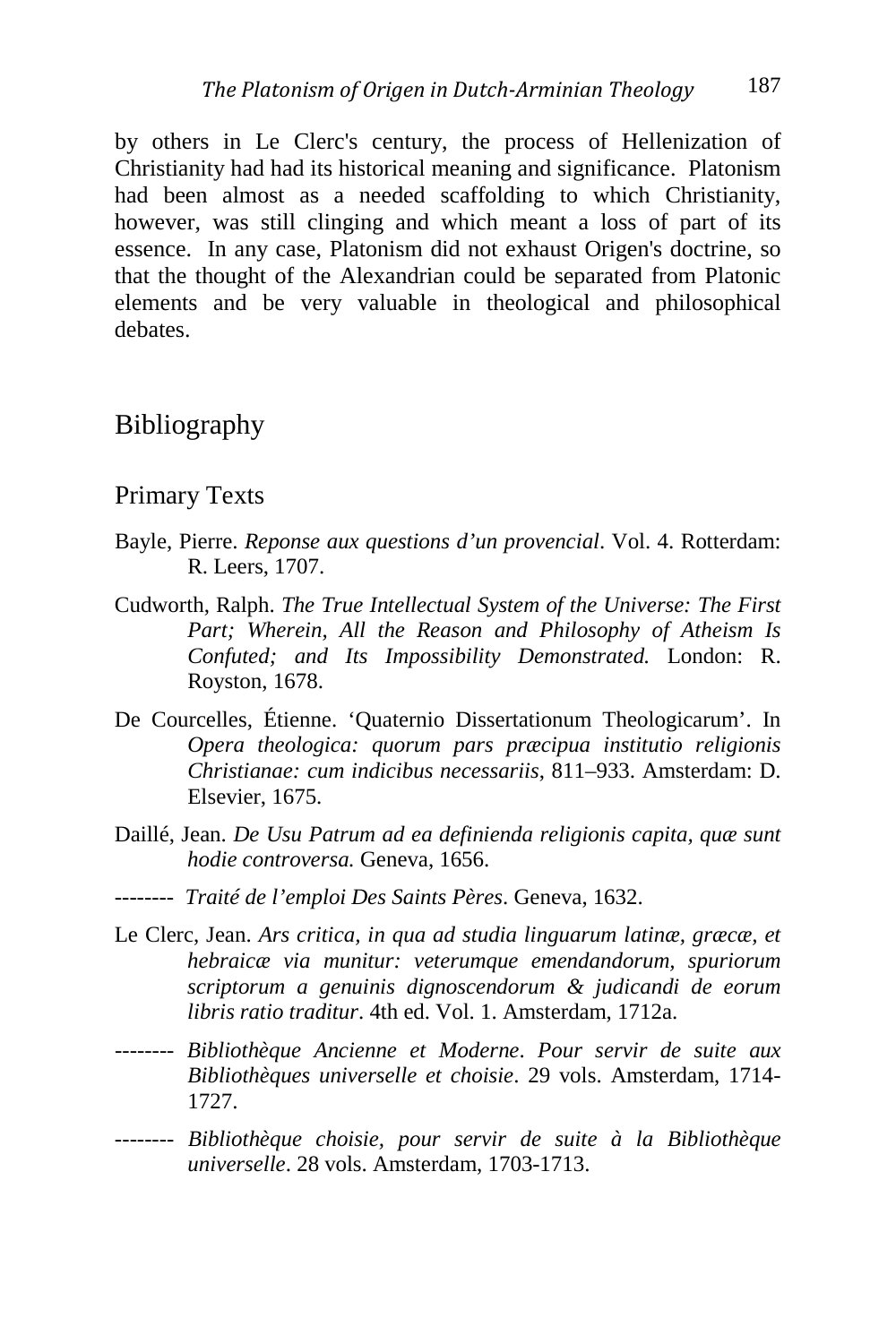- *-------- Bibliothèque Universelle et Historique*. 26 vols. Amsterdam, 1686- 1693.
- *-------- Epistolæ criticæ et ecclesiasticæ: in quibus ostenditur usus Artis criticae, cujus possunt haberi volumen tertium*. Amsterdam, 1712b.
- *-------- Historia ecclesiastica duorum primorum a Christo nato sæculorum, e veteribus monumentis depromta*. Amsterdam, 1716.
- *-------- Joannis Clerici Oratio inauguralis, de præstantia & utilitate historiæ ecclesiasticæ, habita in auditorio remonstrantium amstelod.* Amsterdam, 1712c.
- *-------- Liberii de Sancto Amore epistolæ theologicæ, in quibus varii scholasticorum errore castigantur*. Irenopoli [Saumur], 1679.
- *-------- 'Parrhasiana', ou pensées diverses sur des matières de critique, d'histoire, de morale et de politique, avec la défense de divers ouvrages de M. L. C.* Amsterdam, 1699.
- *-------- Veteris Testamenti libri hagiographi: Jobus, Davidis Psalmi, Salomonis Proverbia, Concionatrix & Canticum canticorum*. Amsterdam, 1731.
- *-------- XVIII. Prima commata capitis primi evangelii S. Joannis paraphrasi et animadversionibus illustrata a J. Clerico; ubi demonstratur, contra alogos, evangelium hoc esse fœtum Joannis apostoli, et evertitur sententia Fausti Socini, de sensu primorum ejus commatum*. Amsterdam, 1695.
- Pétau, Denis. *Dionysii Petavii Aurelianensis e Societate Iesu, Theologicorum Dogmatum Tomus Secundus: In Quo de Sanctissima Trinitate Agitur.* Paris: S. Cramoisy, 1644.
- Souverain, Jacques. *Le Platonisme devoilé ou essai touchant le verbe platonicien*. Cologne, 1700.

#### Secondary Literature

- Barnes, Annie. *Jean Le Clerc (1657-1736) et la République des lettres: par Annie Barnes*. Paris: Droz, 1938.
- Betz, Hans Dieter. 'Neues-Testament und griechisch-hellenistische Überlieferung'. In *Hellenismus und Urchristentum. Gesammelte Aufsätze I*, 262–69. Tübingen: Mohr Siebeck, 1990.
- Crouzel, Henri. *Origène*. Paris: Lethielleux, 1985.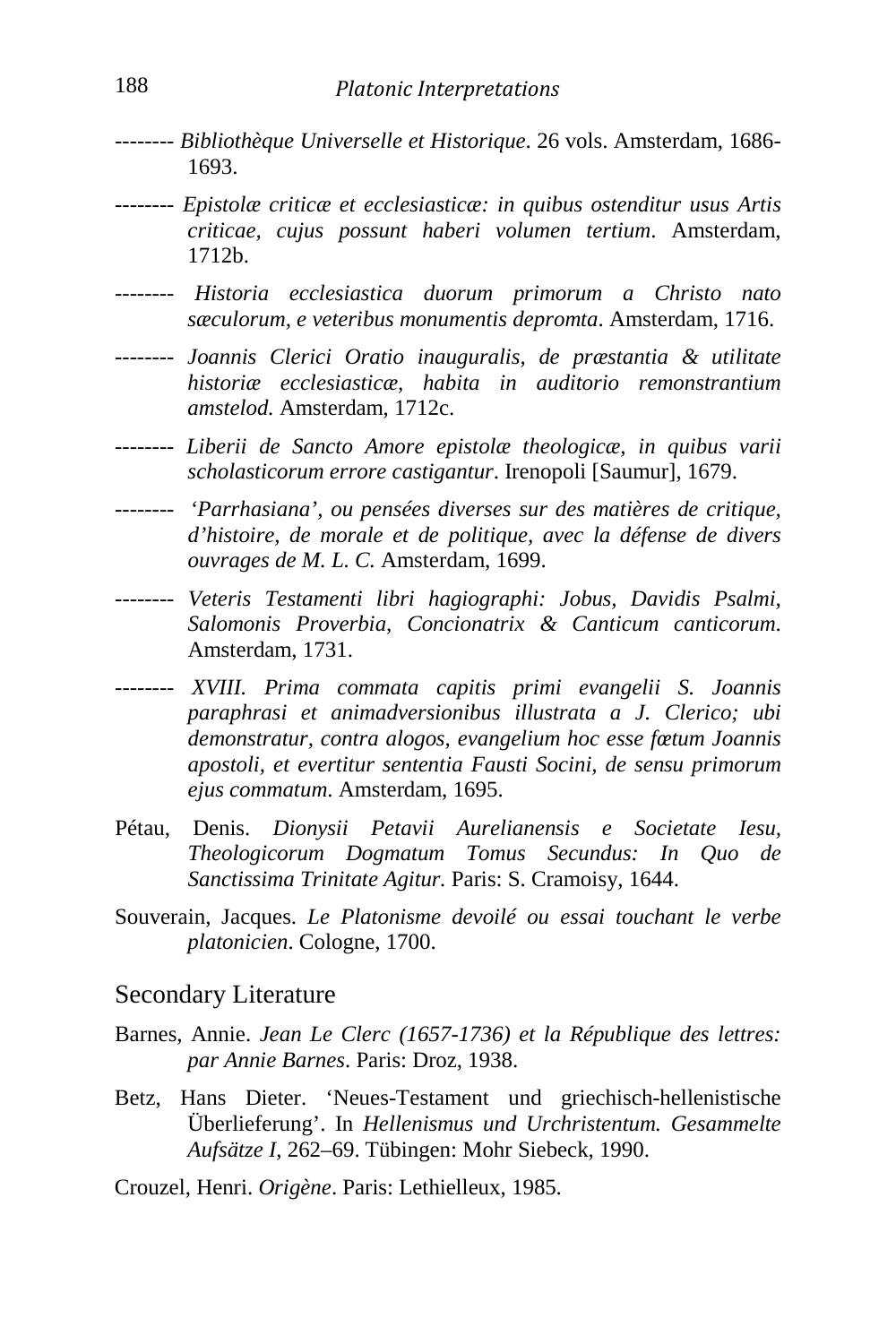- Gerlitz, Peter. *Ausserchristliche Einflüsse auf die Entwicklung des christlichen Trinitätsdogmas: zugleich ein religions- und dogmengeschichtlicher Versuch zur Erklärung der Herkunft der Homousie*. Leiden: Brill, 1963.
- Glawe, Walther. *Die Hellenisierung des Christentums in der Geschichte der Theologie, von Luther bis auf die Gegenwart*. Berlin: Trowitzsch und Sohn, 1912.
- Hedley, Douglas. 'The Platonick Trinity: Philology and Divinity in Cudworth's Philosophy of Religion'. In *Philologie und Erkenntnis: Beiträge zu Begriff und Problem Frühneuzeitlicher 'Philologie'*, edited by Ralph Häfner, 247–64. Tübingen: Niemeyer, 2001.
- Le Boulluec, Alain. 'Antiplatonisme et théologie patristique: quelques acteurs et témoins des controverses trinitaires aux XVIIe et XVIIIe siècles'. In *Contre Platon. I. Le Platonisme dévoilé*, edited by Monique Dixsaut, 415–36. Paris: J. Vrin, 1993.
- Martens, Peter W. 'Embodiment, Heresy, and the Hellenization of Christianity: The Descent of the Soul in Plato and Origen'. *Harvard Theological Review* 108, no. 4 (October 2015): 594–620.
- Meijering, Eginhard P. 'Mosheim on the Philosophy of the Church Fathers'. *Nederlands Archief Voor Kerkgeschiedenis / Dutch Review of Church History* 56, no. 1 (1975): 367–83.
- Patrides, Constantinos A. '"The High and Aiery Hills of Platonisme": An Introduction to the Cambridge Platonists.' In *The Cambridge Platonists*, 1–42. Cambridge: Cambridge University Press, 1969.
- Prinzivalli, Emanuela. 'Apocatastasi'. In *Origene. Dizionario: La Cultura, Il Pensiero, Le Opere*, edited by Adele Monaci Castagno, 24–9. Rome: Città nuova, 2000.
- Rohls, Jan. *Protestantische Theologie der Neuzeit: Die Voraussetzungen und das 19. Jahrhundert*. Vol. 1. Tübingen: Mohr Siebeck, 1997.
- Sachs, John R. 'Apocatastasis in Patristic Theology'. *Theological Studies* 54, no. 4 (1993): 617–640.
- Schmidt-Biggemann, Wilhelm. 'Die Philologische Zersetzung des Christlichen Platonismus am Beispiel der Trinitätstheologie'. In *Philologie und Erkenntnis: Beiträge zu Begriff und Problem Frühneuzeitlicher 'Philologie'*, edited by Ralph Häfner, 265–302. Tübingen: Niemeyer, 2001.